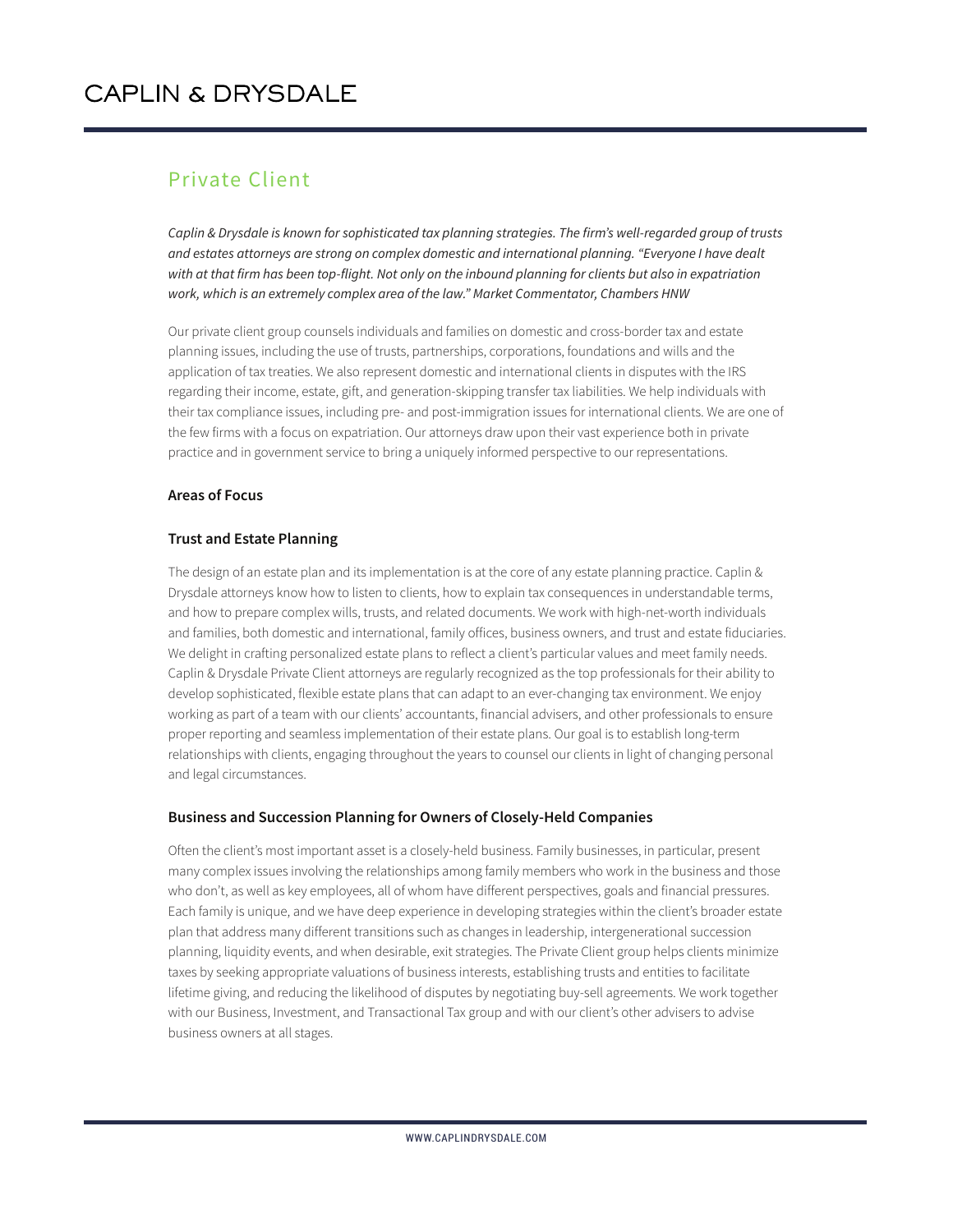#### **Pre-Immigration and U.S. Tax Planning for Foreign Individuals**

Today's families often span continents and borders. Caplin & Drysdale attorneys have extensive experience advising U.S. nonresident noncitizens on efficient structuring of investments into the U.S., often utilizing corporate entities or trusts, to minimize U.S. estate and income tax exposure. We also advise clients on restructuring their assets prior to a move to the U.S. to minimize future income and estate tax exposure, utilizing strategies including pre-immigration transfers and trusts, recognizing gain, and disposing of assets that create tax inefficiencies. Our team is experienced in analyzing the U.S. tax impacts of foreign trusts, foundations, *Stiftungen*, *usufructs*, and other structures, as well as advising regarding the domestication of such arrangements. We not only advise on and implement such plans, but also guide clients step-by-step through the associated reporting and compliance requirements. The Private Client Group draws on the knowledge of our International Tax colleagues as well as a broad network of advisers in other countries to offer comprehensive advice on cross-border issues.

#### **Expatriation**

U.S. citizens who relinquish their citizenship or long-term residents who cease to be lawful permanent residents are deemed to have expatriated for U.S. federal income tax purposes. Unless an exception applies to a specific expatriate or to a specific asset owned by an expatriate, such individuals are treated as having sold all of their assets on the day before expatriation. Moreover, special rules apply to gifts and bequests made by certain expatriates to U.S. beneficiaries. The exceptions to these rules can depend upon or interact with other provisions of the Code or U.S. tax treaties. Caplin & Drysdale attorneys have extensive experience in advising potential expatriates on the application of these rules and their exceptions.

#### **Philanthropic and Planned Giving**

Working together with our colleagues in the Exempt Organizations practice, we are uniquely positioned to advise high-net-worth individuals on charitable planning strategies. Whether the client wishes to give during life or at death, we can advise on the most appropriate structure for carrying out the client's objectives. Caplin & Drysdale attorneys have extensive experience creating private foundations, facilitating gifts through donor advised funds or community foundations, incorporating LLCs for charitable giving, and establishing whollycharitable and split-interest trusts. We are also well versed on the tax issues regarding giving through  $501(c)(4)$ organizations, as well as the tax and governance issues faced by private foundations. We enjoy assisting clients in realizing their charitable legacies.

#### **Ruling Requests on Income, Estate, Gift, and GST Tax Issues**

In some circumstances, before undertaking a transaction it is advisable to get the views of the IRS National Office. Building on years of government service and experience, Caplin & Drysdale attorneys frequently represent clients seeking rulings from the IRS. Most frequently the subject matter is related to the generationskipping transfer tax, typically seeking assurances that modifications to an exempt trust will not alter the trust's inclusion ratio, or seeking leave to make a late retroactive election to apply GST exemption or opt into or out of automatic allocation of GST exemption. We often seek gift, estate, and income tax rulings in these matters as well. We have leveraged our extensive experience getting so-called "9100 relief" for missed GST elections, and used that process to successfully obtain permission to make late QTIP elections, portability elections, section 754 elections, and various late elections related to S corporations.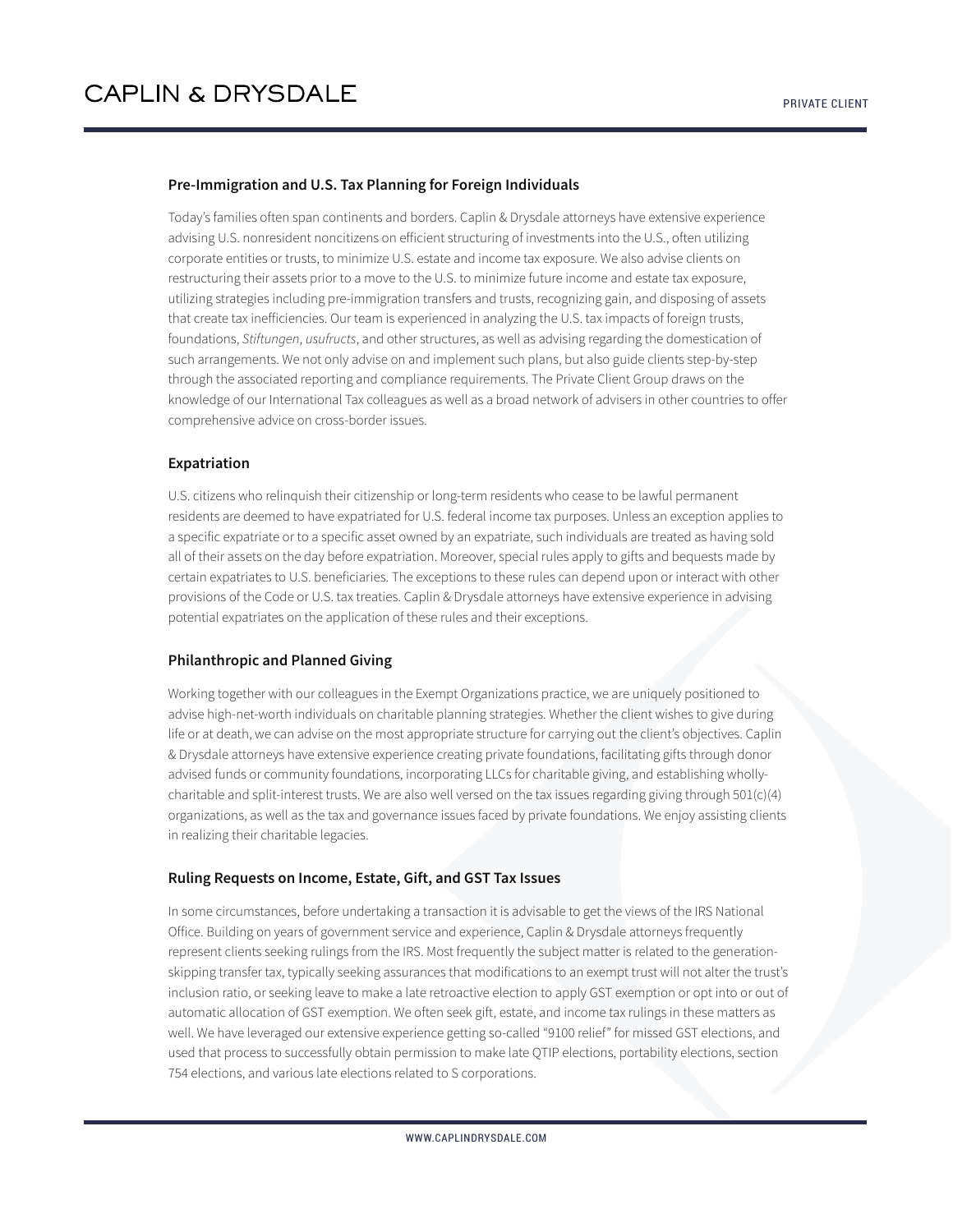#### **Audit, Appeals, and Litigation of Income, Estate, and Gift Tax Matters**

Caplin & Drysdale attorneys are regularly called upon to advise clients with respect to complex and large-value estate and gift tax controversies, as well as income tax issues for individuals, trusts, and estates. Often it is to the client's advantage to resolve issues with the IRS as early as possible, prior to litigation. We are adept at negotiating advantageous settlements at both the exam and IRS appeals levels. Should litigation become necessary, we assemble an integrated team including Caplin & Drysdale's experienced Tax Disputes attorneys. Representative matters include:

- Defending estate and gift tax valuations of hard-to-value assets such as closely held businesses and artwork;
- Representing international athletes and entertainers with respect to income tax audits of endorsement income;
- Litigating in Tax Court with respect to the availability of an estate tax charitable deduction arising from the disposition of a "decanted" trust;
- Representing non-U.S. citizens before the IRS Office of Appeals regarding income tax residency, including application of complex technical claims relating to use of the "closer connection" exception; and
- Advising clients in the audit, appeal, and litigation of gift and estate tax controversies regarding the income, gift, and estate tax treatment of irrevocable trusts.

#### **Expert Witness on Tax and Trust Issues**

Because of our deep knowledge and experience across a wide range of subjects, members of the Private Client group are often hired as expert witnesses on tax, estate planning, and trust matters. Our expertise runs the gamut from domestic and cross-border matters involving different inheritance regimes to estate, gift, and generation-skipping transfer tax and associated areas of income tax and closely-held business planning.

#### **Foreign Account Reporting**

As discussed in more detail with respect to our Tax Disputes practice, Caplin & Drysdale attorneys have extensive experience advising clients on the reporting of foreign accounts. We have assisted more than 1,000 clients through the voluntary disclosure process. We have also advised foreign financial institutions on compliance issues.

#### **Probate**

Caplin & Drysdale attorneys assist with the probate and revocable trust administration of current clients. We also work on select probate matters for new clients presenting complex and interesting issues, such as estates that would benefit from postmortem planning, probate involving foreign Wills or foreign assets, administration of estates including unreported foreign assets, and the establishment and funding of charitable organizations that will inherit the residue of an estate.

#### **Related Practices**

Exempt Organizations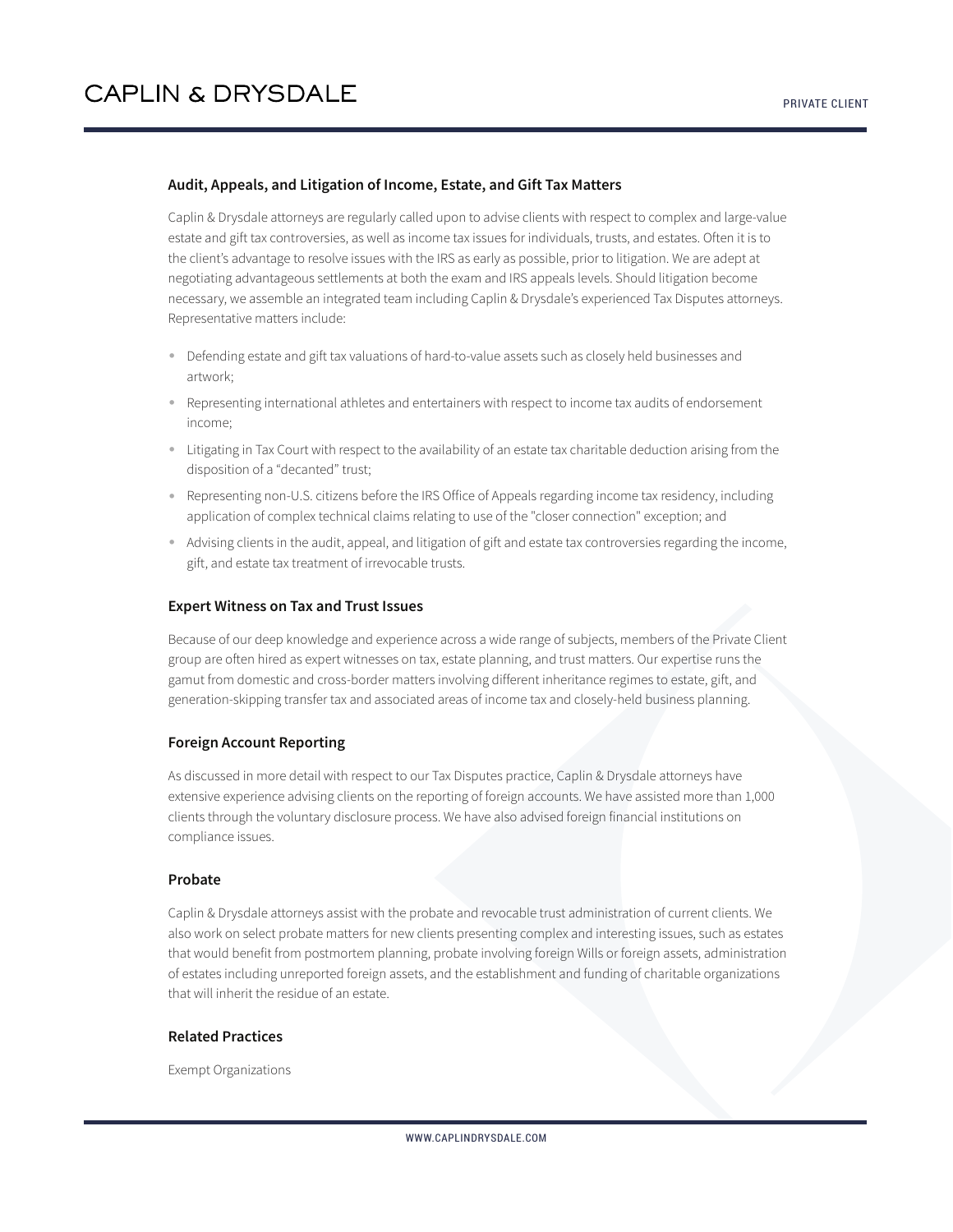International Tax

Tax Disputes & Tax Litigation

#### **News & Insights**

#### NEWS

PODCAST: Beth Kaufman Discusses the Future of Estate Planning *ACTEC Trust and Estate Talk Podcast*, 05.03.2022

Super Lawyers® Recognizes Caplin & Drysdale Attorneys Among Washington's Top Lawyers Awards & Rankings | 05.02.2022

Beth Kaufman Comments on Preparing Clients for Tax Policy Changes *Financial Planning* , 04.03.2022

Tax Notes Quotes Beth Kaufman on Billionaire's Tax and Grantor Trusts *Tax Notes*, 04.01.2022

Beth Kaufman Weighs in on Potential Crack Down on Grantor Trusts by Treasury in Tax Notes *Tax Notes*, 03.09.2022

Beth Kaufman and Bryson Morgan Comment on Blind Trusts in New York Times *New York Times*, 02.05.2022

Law360 Quotes Amanda Leon on FinCEN Regulations *Law360 Tax Authority*, 01.28.2022

Tax Notes Quotes Caplin & Drysdale Alert on FinCEN Proposes Rules *Tax Notes*, 12.27.2021

Beth Kaufman Comments on IRS Cleaning Out Old Estate Tax Returns in Tax Notes *Tax Notes*, 11.19.2021

Beth Kaufman Comments on Estate Planning Under Biden's New Tax Plan in Bloomberg Law *Bloomberg Law*, 11.16.2021

Caplin & Drysdale Earns 10 Tier 1 Practice-Area Rankings in 12th Edition of *U.S. News – Best Law Firms®* Awards & Rankings | *U.S. News & World Report*, 11.04.2021

Beth Kaufman Comments on Estate Planning Under Proposed Tax Plan in Bloomberg *Bloomberg Law*, 10.29.2021

Tax Notes Quotes Beth Kaufman on Recent Tweaks to Grantor Trust Reform *Tax Notes*, 10.11.2021

Beth Kaufman Weights in on Grantor Trust Reforms in Tax Notes *Tax Notes*, 10.04.2021

Beth Kaufman Talks to CNBC on Proposed Tax Changes Impacting Life Insurance *CNBC*, 10.03.2021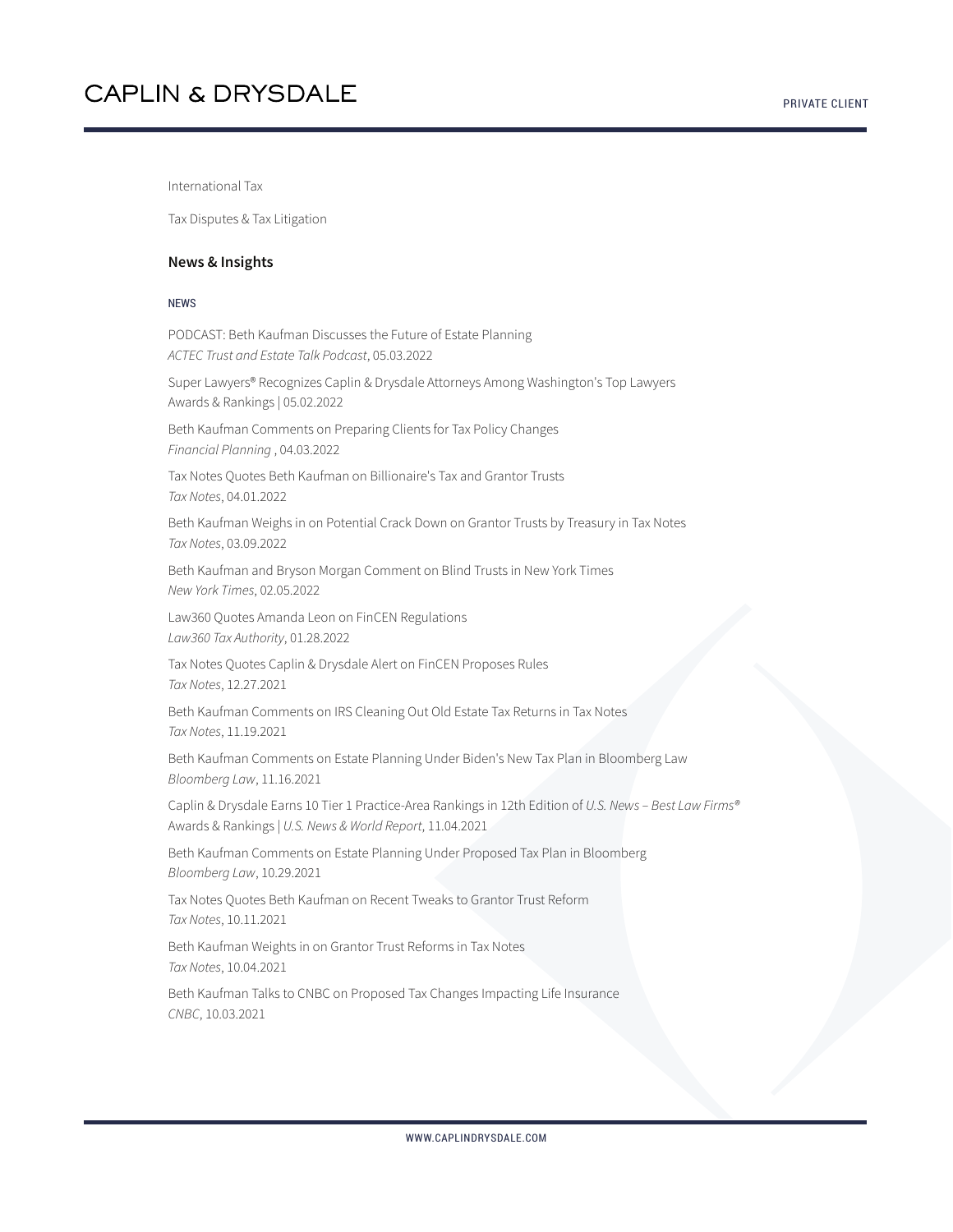Beth Kaufman Talks to CNBC on Proposed Changes to Estate Tax *CNBC*, 09.29.2021 Tax Notes Quotes Beth Kaufman on Changes to Gift and Estate Tax in Recently Proposed Tax Plan *Tax Notes*, 09.20.2021 Beth Kaufman Weights in on Impacts of Possible House Tax Package in CNBC *CNBC*, 09.20.2021 Beth Kaufman Talks to Bloomberg on Lower Estate and Gift Tax Exemption in Latest Tax Plan *Bloomberg Law*, 09.14.2021 Caplin & Drysdale Attorneys Listed as "Best Lawyers In America" Awards & Rankings | 08.19.2021 Beth Kaufman Weighs in on Estate Planning Under Biden's New Tax Proposal in Law360 *Law360 Tax Authority*, 06.10.2021 Bloomberg Quotes Beth Kaufman on Biden's Capital Gains Proposal *Bloomberg Law*, 06.09.2021 Victor Jaramillo Talks to The Independent on Tax Concerns for Prince Harry *The Independent*, 05.12.2021 Super Lawyers® Names Caplin & Drysdale Attorneys Among D.C.'s Most Prominent Practitioners Awards & Rankings | *Super Lawyers*, 04.29.2021 Bloomberg Law Quotes Beth Kaufman on Potential Changes in Biden's Tax Plan *Bloomberg Law*, 04.27.2021 Caplin & Drysdale Welcomes Meghan Muncey 04.12.2021 PODCAST: Beth Kaufman Discusses Possible Tax Changes Effecting Estate Planning Under Biden Administration *ACTEC Trust and Estate Talk Podcast*, 03.30.2021 Beth Kaufman Weighs in on Possible Changes to Valuation Discounts in Bloomberg Law *Bloomberg Law*, 03.14.2021 Beth Kaufman Comments on How Upcoming Tax Changes Could Effect Estate Planning *Tax Notes*, 02.19.2021 Beth Kaufman Comments on Estate Planning Under New Biden Administration *Tax Notes*, 01.14.2021 Beth Kaufman Weighs in on Tax Regulations Under New Biden Administration *Tax Notes*, 12.30.2020 Beth Kaufman Talks to Tax Notes About Grantor Trusts and GRATs *Tax Notes International*, 11.23.2020 Washingtonian Recognizes Caplin & Drysdale Attorneys Among Washington's Top Lawyers Awards & Rankings | *The Washingtonian Magazine*, 11.19.2020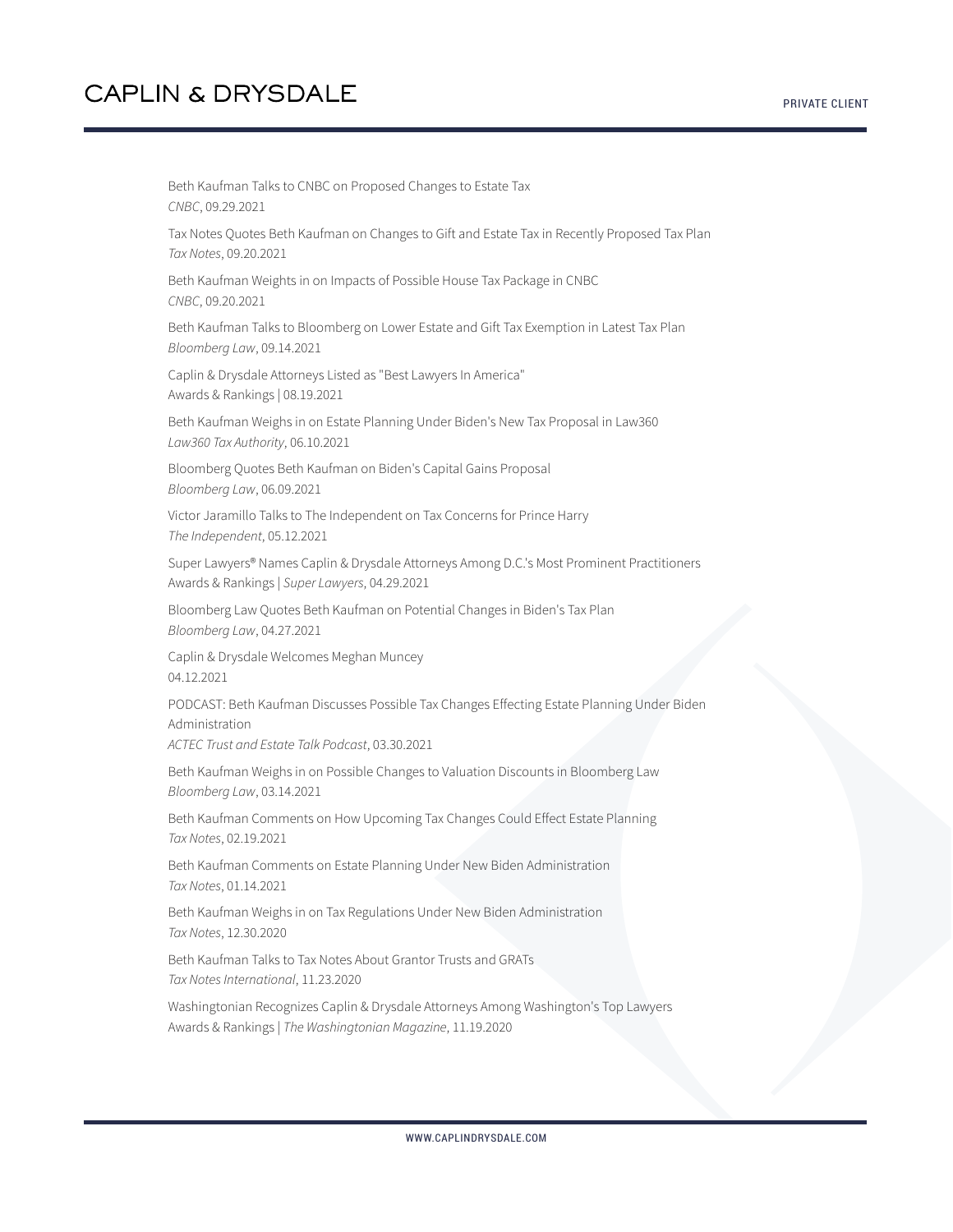WSJ Quotes Beth Kaufman on Estate Planning Under the Biden Administration *Wall Street Journal*, 11.13.2020 Tier 1 Rankings for Caplin & Drysdale's Practice Groups in U.S. News – Best Law Firms' List Awards & Rankings | *U.S. News & World Report*, 11.05.2020 Who's Who Legal Names Anne O'Brien as Global Leader in Private Client Awards & Rankings | 09.01.2020 Caplin & Drysdale Earns Top Ranking in 2021 "Best Lawyers in America" Awards & Rankings | *U.S. News & World Report*, 08.20.2020 Caplin & Drysdale D.C. Attorneys are Recognized by Super Lawyers® Awards & Rankings | *Super Lawyers*, 05.04.2020 Tax Notes Quotes Beth Kaufman on GRATs *Tax Notes*, 04.21.2020 Tax Notes Quotes Beth Kaufman on Adequate Disclosure on Gift Tax Returns *Tax Notes*, 01.31.2020 Tax Notes Quotes Beth Kaufman on Opportunity Zone Regs *Tax Notes*, 01.24.2020 Beth Kaufman Comments on Her Time at Treasury in Tax Notes *Tax Notes*, 12.16.2019 Beth Kaufman and Anne O'Brien Named Best Financial Advisers in Washingtonian Magazine Awards & Rankings | *The Washingtonian Magazine*, 12.04.2019 Tax Notes Quotes Beth Kaufman on Proposed IRS Rule Concerning Retained Interests *Tax Notes*, 12.02.2019 Beth Kaufman Elected Into the NAEPC Estate Planning Hall of Fame® *National Association of Estate Planners & Councils (NAEPC)*, 11.14.2019 Beth Kaufman Comments on Wealth Tax Plans *Dow Jones Newswires*, 11.07.2019 Caplin & Drysdale Earns Top-Tier "Best Law Firms" Rankings in 10th Edition of U.S. News – Best Lawyers Awards & Rankings | *U.S. News & World Report*, 11.01.2019 Tax Notes Quotes Beth Kaufman on Wealth Tax *Tax Notes*, 10.04.2019 Caplin & Drysdale Announces the Election of Four New Members 10.01.2019 Victor Jaramillo Comments on Repatriation Tax in Bloomberg *Bloomberg Law*, 09.30.2019 Caplin & Drysdale Welcomes Jonathan Black, George O'Connor, and Sarah Racicot 09.25.2019 Bloomberg Talks to Beth Kaufman on Tax Policy *Bloomberg Law*, 09.25.2019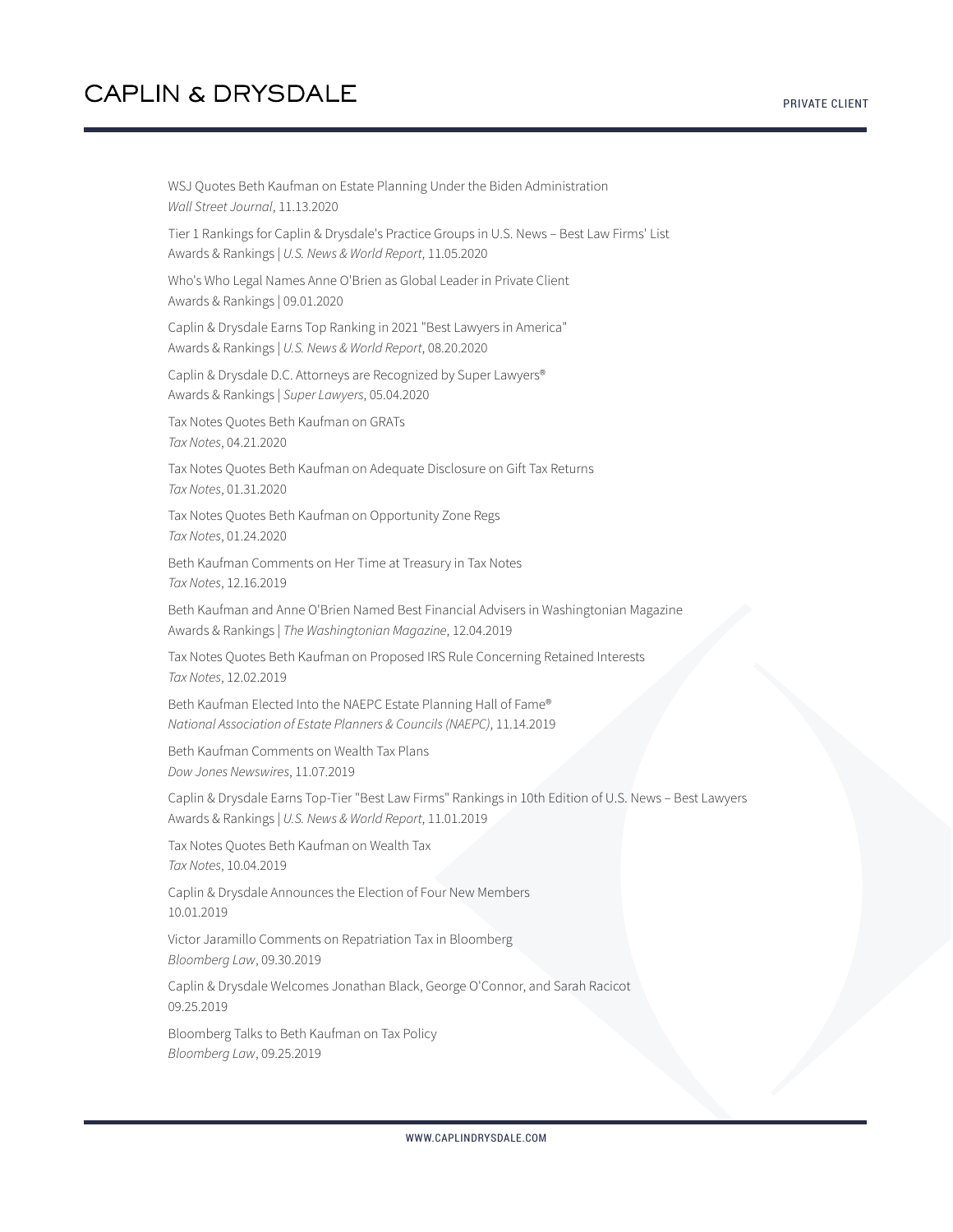Tax Notes Quotes Beth Kaufman on Assessing Assets *Tax Notes*, 09.25.2019 Beth Kaufman Comments on Assets in Trusts in WSJ *The Wall Street Journal*, 09.25.2019 POLITICO Talks to Beth Kaufman on Wealth Tax *POLITICOPRO*, 09.25.2019 Beth Kaufman Comments on System to Evaluate Assets in Law360 *Law360 Tax Authority*, 09.24.2019 Alison Egan and Megan Wernke Accepted into the Mid-Atlantic Fellows Institute of the American College of Trust and Estate Counsel 09.11.2019 Caplin & Drysdale Attorneys Listed as "Best Lawyers In America" Awards & Rankings | 08.15.2019 *Chambers High Net Worth Guide* Recognizes Caplin & Drysdale as Top-Notch Law Firm for Private Wealth Law Awards & Rankings | *Chambers High Net Worth Guide*, 08.14.2019 Tax Notes Quotes Megan Wernke on *Fielding* and *Kaestner* Cases *Tax Notes*, 07.23.2019 Super Lawyers® Recognizes 22 Caplin & Drysdale Attorneys in D.C. Awards & Rankings | *Super Lawyers*, 04.22.2019 MEDIA ADVISORY: Tax Problems Loom in the College Admissions Scandal *Caplin & Drysdale, Chartered*, 03.18.2019 New York Times Quotes Beth Kaufman on Senator Warren's Plan to Tax the Wealthy *The New York Times*, 02.19.2019 Beth Kaufman Comments on Bernie Sanders' Estate Tax Proposal *Bloomberg Law, Daily Tax Report*, 02.05.2019 CNN Talks to Beth Kaufman on Sanders' Tax Plan Targeting Estates of Ultra Rich *CNN*, 01.31.2019 PODCAST: Beth Kaufman Discusses Priority Guidance Plan from the IRS and Treasury *ACTEC Trust and Estate Talk Podcast*, 01.18.2019 Beth Kaufman Comments on the Year Ahead in Estate Tax Planning *Tax Notes*, 12.31.2018 PODCAST: Beth Kaufman Discusses Tax Cuts and Jobs Act in Follow Up Podcast *ACTEC Trust and Estate Talk Podcast*, 12.18.2018 CBS News Quotes Victor Jaramillo on Writing Off Bitcoin Losses *CBS News MoneyWatch*, 12.14.2018 Beth Kaufman Named Accredited Estate Planner® (Distinguished) Nominee by NAEPC Awards & Rankings | *National Association of Estate Planners & Councils (NAEPC)*, 11.28.2018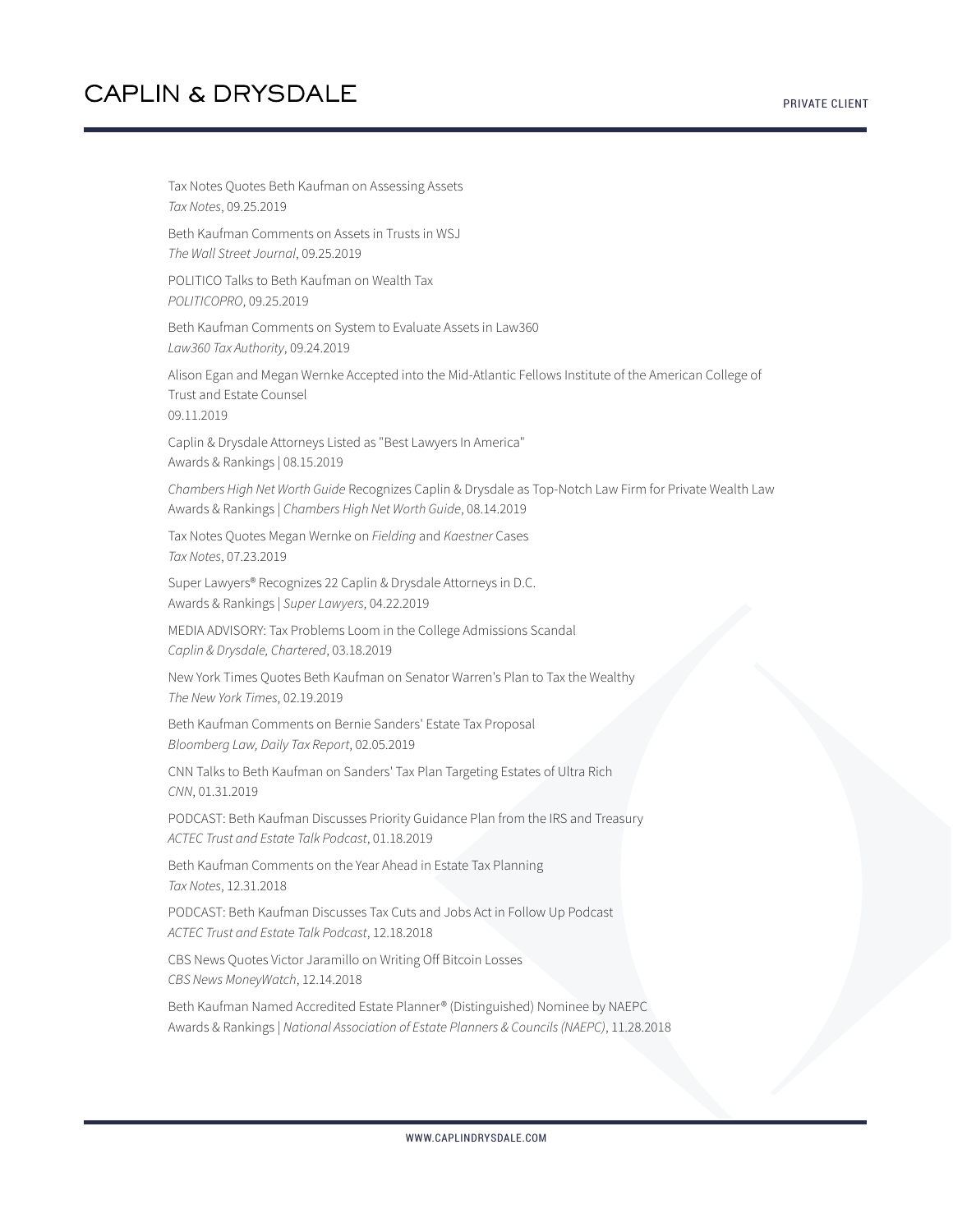CBS News Quotes Beth Kaufman on Potential Revelations in President Trump's Tax Return *CBS News' MoneyWatch*, 11.09.2018 Caplin & Drysdale Earns 11 Tier 1 Practice-Area Rankings in Ninth Edition of *U.S. News – Best Law Firms®* Awards & Rankings | *U.S. News & World Report*, 11.01.2018 Beth Kaufman and Mark Matthews Talk to ABC News on Trump Tax Investigation *ABC News*, 10.29.2018 Bloomberg Quotes Victor Jaramillo on Using Opportunity Zone Funds to Reduce Taxes *Bloomberg*, 10.19.2018 Business Insider Interviews Beth Kaufman on Possible Roadblocks Facing Investigators in Trump Tax Allegations *The Business Insider*, 10.05.2018 The Hill Quotes Beth Kaufman on Legal Obstacles to Pursuing Trump Tax Charges *The Hill*, 10.05.2018 The Hill Quotes Beth Kaufman on Calls to Revise Estate Tax Rules *The Hill*, 10.05.2018 Associated Press Quotes Beth Kaufman and Mark Matthews: Probes of Trump Taxes Carry Potential for Millions in Fines *The Associated Press*, 10.04.2018 Accounting Today Quotes Beth Kaufman and Anne O'Brien on IRS Chief Rettig's Potential Response to Trump Tax Investigation *Accounting Today*, 10.04.2018 Caplin & Drysdale's Newest Member Victor Jaramillo Serves Tax Controversy Needs of Global Community *Caplin & Drysdale*, 10.03.2018 POLITICO Quotes Beth Kaufman and Mark Matthews on Trump Tax Investigation *POLITICO Pro*, 10.03.2018 CBS Evening News Interviews Beth Kaufman on Trump Tax Investigation *CBS Evening News*, 10.02.2018 Forbes Quotes Beth Kaufman on Maryland Estate Tax Changes *Forbes*, 08.31.2018 Caplin & Drysdale Improves Ranking in 2019 "Best Lawyers in America" Awards & Rankings | 08.15.2018 Caplin & Drysdale Attorneys Advance in Chambers Ranking for Private Wealth Law Awards & Rankings | *Chambers High Net Worth Guide*, 07.23.2018 Victor Jaramillo Comments on IRS Penalty Cap with Law360 *Law360*, 07.19.2018 Law360 Quotes Victor Jaramillo: FATCA Complexity Leading to Lackluster Results

*Law360*, 07.12.2018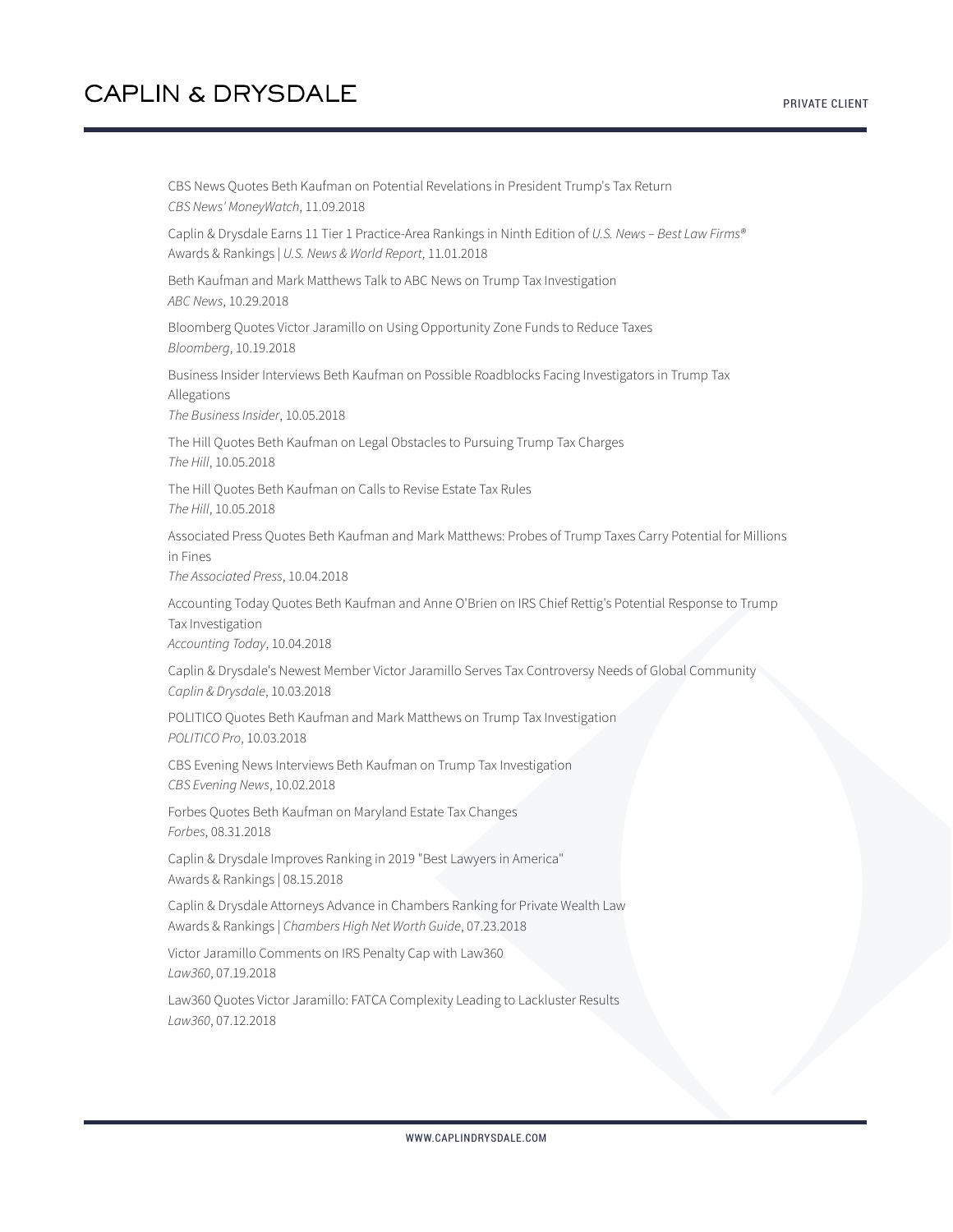PODCAST: Beth Kaufman Discusses 9100 Relief *ACTEC Trust and Estate Talk Podcast*, 07.11.2018 Beth Kaufman Talks to Tax Notes on Tailoring Estate Planning Techniques to Client Needs *Tax Notes*, 06.26.2018 Beth Kaufman Discusses Tailoring Estate Planning Techniques to Client Needs *Tax Analysts*, 06.25.2018 Beth Kaufman Comments on Marvel Legend Stan Lee's Elder Abuse Controversy *InvestmentNews*, 06.15.2018 Victor Jaramillo Talks to Law360 on Latin American and Foreign Tax Credits *Law360*, 06.05.2018 InvestmentNews Quotes Beth Kaufman on How Changes to 'Kiddie Tax' Will Impact Families *InvestmentNews*, 05.31.2018 Niles Elber and Victor Jaramillo Talk to Law360 on Offshore Voluntary Disclosure Program Ending *Law360*, 05.14.2018 PODCAST: Beth Kaufman Discusses New Tax Act and the Estate Planning Opportunities It Presents *ACTEC Trust and Estate Talk Podcast*, 05.08.2018 18 Caplin & Drysdale Attorneys Recognized by Super Lawyers in D.C. 04.23.2018 Beth Kaufman Discusses Inadvertent GST Exemption Exclusions with Tax Notes *Tax Notes*, 03.16.2018 Anne O'Brien and Clark Armitage Listed Among Top 30 U.S. Lawyers by Euromoney Awards & Rankings | *Euromoney Expert Guides*, 03.02.2018 Law360 Quotes Victor Jaramillo on Reporting Bitcoin for FBAR Filings *Law360*, 02.14.2018 Beth Kaufman Comments on New Tax Law Prompting Growth at Law Firms *Tax Notes*, 01.22.2018 Caplin & Drysdale Welcomes Former IRS Nonprofit Senior Technical Adviser and Strengthens Tax Controversies and Private Client Groups *Caplin & Drysdale, Chartered*, 01.16.2018 CNN Money Quotes Beth Kaufman: New Estate Tax Law Gives an Enormous Gift to Rich Families *CNN Money*, 01.09.2018 How Will Businesses and Individuals be Impacted by Tax Reform? *Caplin & Drysdale, Chartered*, 01.01.2018 Forbes Talks to Beth Kaufman on Estate Tax Win for the Rich *Forbes*, 12.21.2017 HuffPost Quotes Beth Kaufman on Kristi Noem's Estate Tax Bill *HuffPost*, 12.21.2017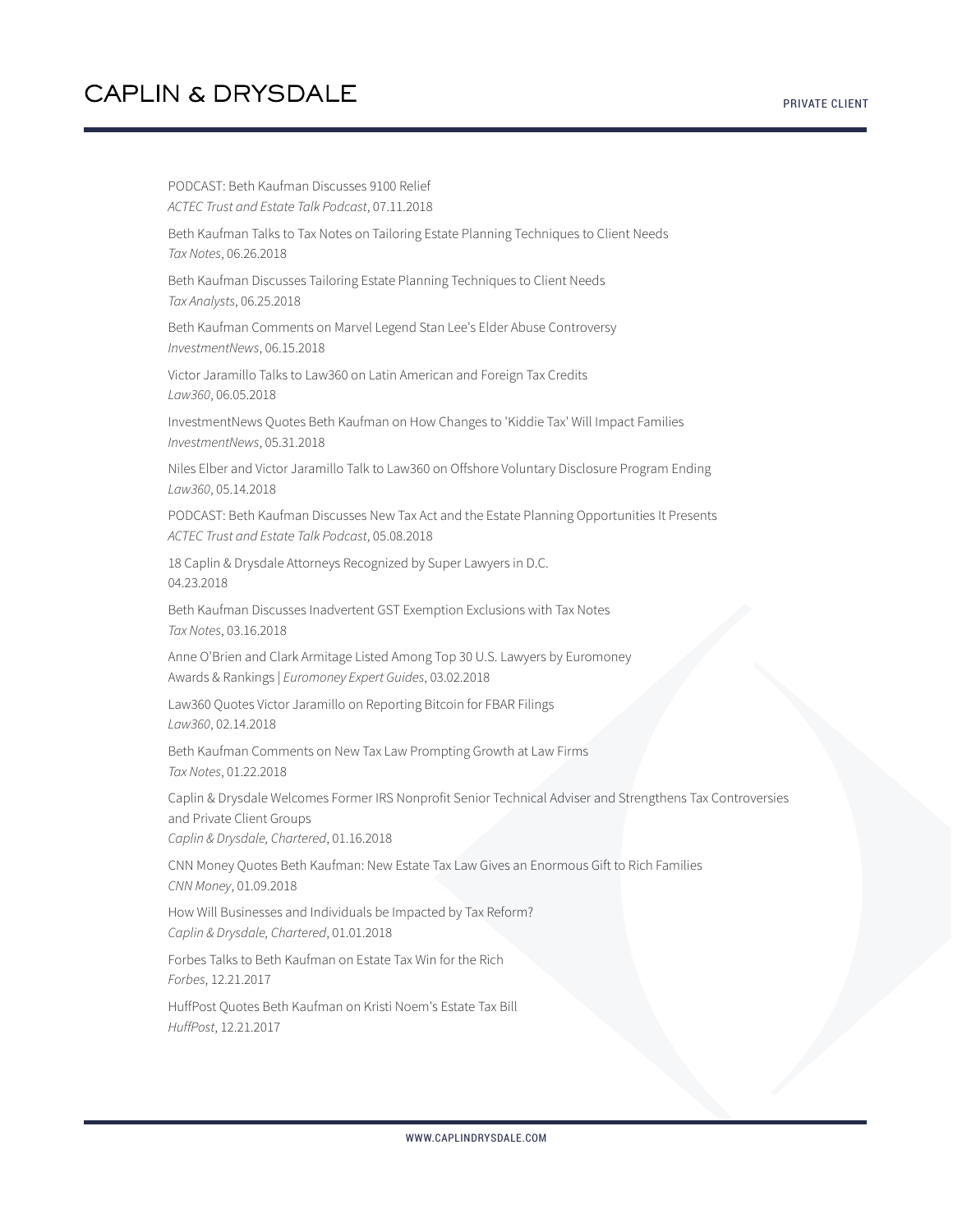HuffPost Quotes Beth Kaufman on Death Tax Impact on Family Businesses *HuffPost*, 12.07.2017 MEDIA ADVISORY: Will the IRS Know What Gifts Prince Harry Gives Meghan Markle for Christmas? *Caplin & Drysdale, Chartered*, 11.30.2017 Stafford Smiley Comments on Changes to the Estate Tax in the House Tax Bill *Tax Notes*, 11.20.2017 Law360 Quotes James Salles: Tax Bill's Legal Fee Provision May Burden Attorneys *Law360*, 11.16.2017 Tier 1 Rankings for Caplin & Drysdale's Legal Services in 2018 U.S. News – Best Law Firms' List Awards & Rankings | *U.S. News & World Report*, 11.01.2017 Beth Kaufman Comments on IRS Withdrawal of Proposed Estate and Gift Tax Regs *ThinkAdvisor*, 10.18.2017 CNN Money Quotes Beth Kaufman on Repeal of Estate Tax *CNN Money*, 10.10.2017 Caplin & Drysdale Welcomes Amanda Leon 09.19.2017 Chambers Lists Caplin Lawyers as Leaders in Private Wealth Law Awards & Rankings | *Chambers High Net Worth Guide*, 09.15.2017 Caplin & Drysdale Earns Top Ranking in 2018 "Best Lawyers in America" Awards & Rankings | 08.15.2017 7 Caplin & Drysdale Lawyers Listed as Leaders in Their Field by Expert Guides Awards & Rankings | *Expert Guides*, 07.25.2017 New York Times Quotes Jonathan Brenner on Hedge-Fund Managers' Looming Tax Bills *The New York Times*, 07.21.2017 WSJ Quotes Jonathan Brenner: Hedge-Fund Managers Prepare Huge Tax Checks *The Wall Street Journal*, 07.20.2017 Beth Kaufman Talks to Washington Post on Reduced Enforcement of Estate and Gift Taxes *The Washington Post*, 07.11.2017 Beth Shapiro Kaufman Comments on Gift Taxes *ProPublica and The Real Deal*, 07.05.2017 Caplin & Drysdale Names Victor Jaramillo Of Counsel to the Firm *Caplin & Drysdale, Chartered*, 06.12.2017 WSJ Quotes Beth Shapiro Kaufman: Many Estate-Tax Payers Just Got a Reprieve from the IRS *The Wall Street Journal*, 06.09.2017 Washington Post Speaks to Beth Shapiro Kaufman on the Wealthy Delaying Tax Payments *The Washington Post*, 06.01.2017 Caplin & Drysdale Lawyers Listed Among D.C.'s Most Prominent Practitioners Awards & Rankings | *Super Lawyers*, 04.27.2017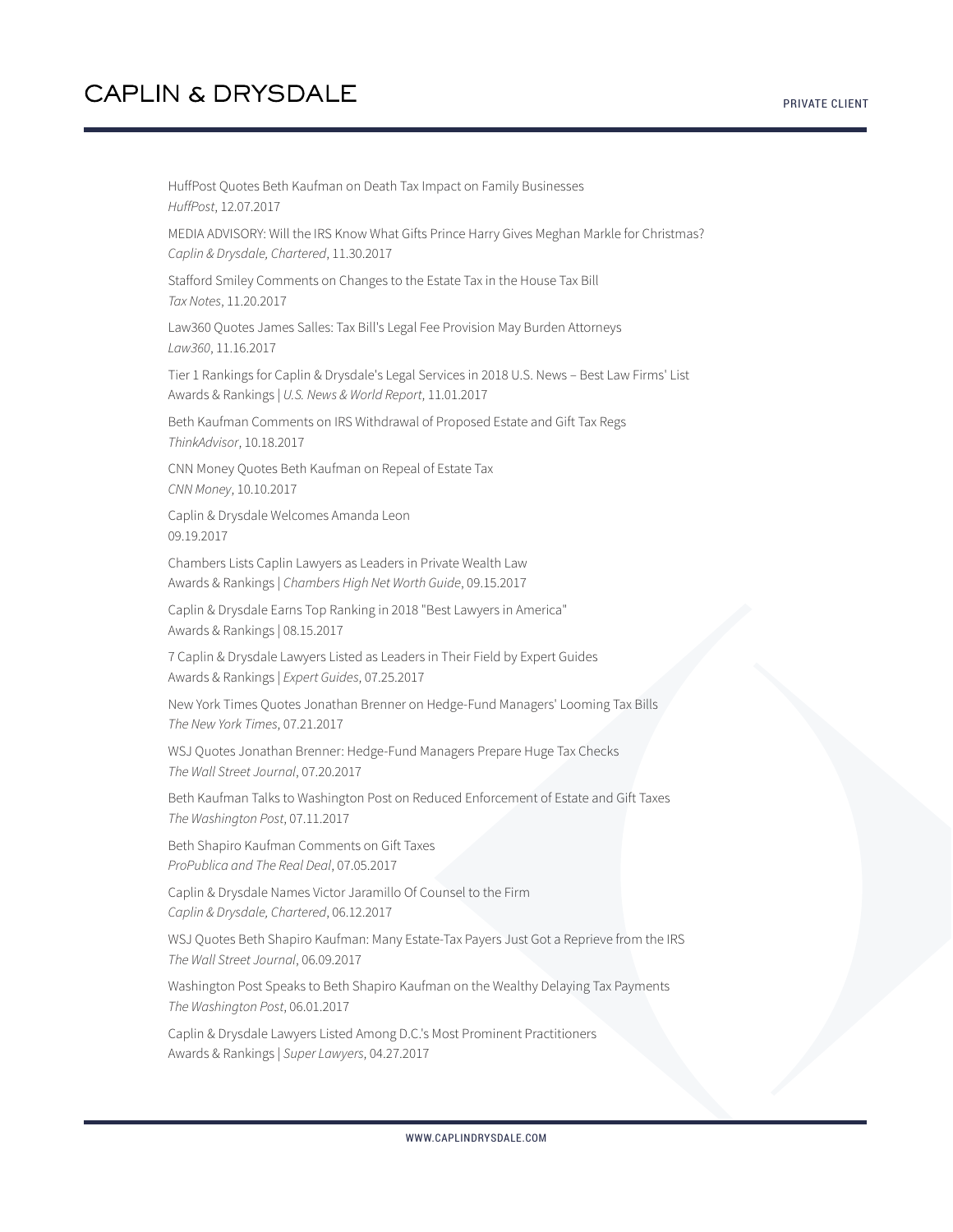Beth Kaufman Discusses Trump's Access to Trust Assets with The Washington Post *The Washington Post*, 04.03.2017 Beth Kaufman Speaks to Investment News on Possible Estate Tax Repeal *Investment News*, 02.06.2017 Beth Kaufman Speaks with Executive Leaders Radio on Her Role as Caplin & Drysdale President *Executive Leaders Radio*, 12.20.2016 Northern Virginia Magazine Names Beth Kaufman and Jeffrey Liesemer "Top Lawyers" for 2016 Awards & Rankings | *Northern Virginia Magazine*, 11.22.2016 Caplin & Drysdale's Core Legal Services Earn Tier 1 Rankings in "Best Law Firms" for 2017 Awards & Rankings | *U.S. News & World Report*, 11.02.2016 Forbes Quotes Beth Kaufman on Estate Tax Changes for Wealthy Individuals *Forbes*, 10.25.2016 Beth Kaufman Talks to Forbes About Maryland Estate Tax Exemptions *Forbes*, 10.25.2016 Beth Kaufman and Anne O'Brien Named Leading "Women in Business Law" for Trusts and Estates Awards & Rankings | *Expert Guides*, 09.08.2016 Beth Kaufman Discusses Succession Planning with The American Lawyer Press Releases | *The American Lawyer*, 09.01.2016 Best Lawyers in America Lists 18 Caplin & Drysdale Attorneys Awards & Rankings | *U.S. News & World Report*, 08.15.2016 Beth Kaufman Comments on Proposed Estate Tax Regulations in Washington Post *The Washington Post*, 08.02.2016 Caplin & Drysdale Listed in "Above the Law's" Tax Firm Power List Awards & Rankings | *Above the Law*, 07.29.2016 Caplin & Drysdale Attorneys Listed as "Leaders in Their Field" for Private Wealth Law Awards & Rankings | *Chambers High Net Worth Guide*, 06.24.2016 Three Caplin Lawyers Distinguished by Best Lawyers Awards & Rankings | *Business Edition of Best Lawyers*, 06.21.2016 Caplin & Drysdale Listed Among Top Lawyers for Tax, Bankruptcy, Estate Planning and Political Law Awards & Rankings | *Chambers USA*, 06.01.2016 Anne O'Brien Shortlisted for Best in Wealth Management Awards & Rankings | *Euromoney Legal Media Group*, 05.20.2016 Super Lawyers Recognizes Caplin & Drysdale Lawyers from Several Practice Areas Awards & Rankings | *Super Lawyers*, 04.26.2016 Patricia Lewis and Anne O'Brien Named in 2016 "Best of the Best" Global Ranking Awards & Rankings | *Expert Guides*, 04.05.2016 Beth Kaufman Comments on the State of the Estate Tax *Financial Advisor IQ*, 03.22.2016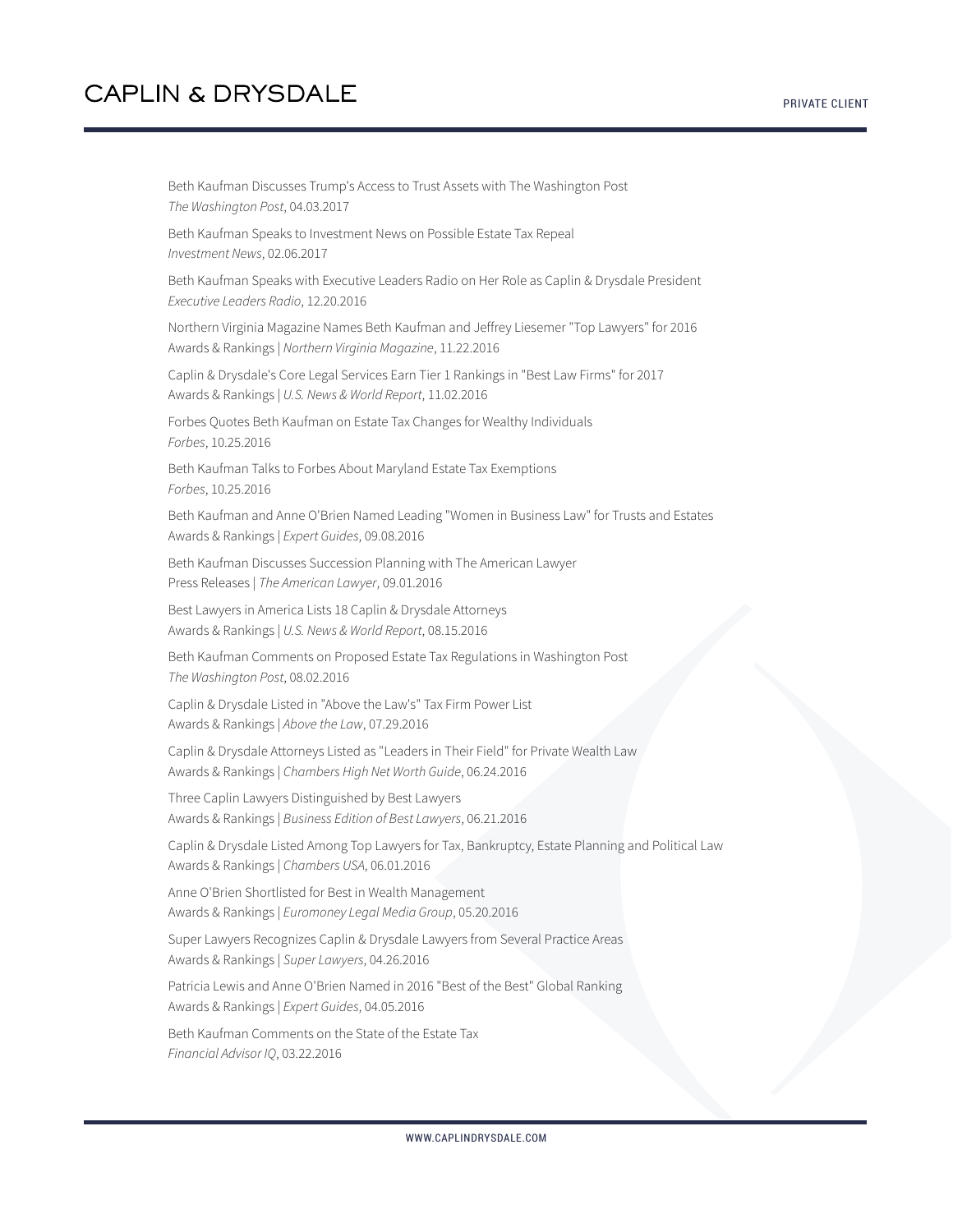Washingtonian Names Beth Kaufman and Anne O'Brien Among 2016 Top Wealth Advisers Awards & Rankings | *The Washingtonian Magazine*, 03.21.2016

Beth Kaufman Discusses Tax Benefits of Succession Planning for Family-Owned Businesses *Builder Magazine*, 03.14.2016

Beth Kaufman Comments on Expanding Estate Tax Basis Consistency Mandate *Bloomberg BNA, Daily Tax Report*, 02.09.2016

U.S. News & World Report Quotes Anne O'Brien on Advice Financial Advisors Give Their Clients *U.S. News & World Report*, 01.29.2016

Anne O'Brien Named a Leading Practitioner in Who's Who Legal Awards & Rankings | *Who's Who Legal*, 12.23.2015

Caplin & Drysdale Attorneys Comment on Chan Zuckerberg Initiative *Tax Notes*, 12.11.2015

WSJ Quotes Beth Kaufman on Mark Zuckerberg's Philanthropic Goals *WSJ*, 12.04.2015

Washingtonian Names Caplin & Drysdale Attorneys Among Washington's Top Lawyers Both | 11.19.2015

CNBC Speaks to Beth Kaufman on Widely Ignored Estate Tax Requirement *CNBC*, 11.04.2015

U.S. News & World Report Lists Caplin & Drysdale in "Best Law Firms" for 2016 Awards & Rankings | 11.02.2015

*The American Lawyer* Names Caplin & Drysdale Global Legal Award Recipient for Swiss Tax Investigations Awards & Rankings | *The American Lawyer*, 07.31.2015

Caplin & Drysdale Lawyers Listed Among World's Leading Women in Business Law Awards & Rankings | *Expert Guides*, 07.28.2015

Caplin & Drysdale's New York Office Welcomes Jonathan Brenner to Tax Practice Press Releases | 06.09.2015

Beth Kaufman Speaks to The Wall Street Journal on Mikel Estate Tax Case *The Wall Street Journal*, 05.22.2015

Clients and Peers Distinguish Caplin & Drysdale in Chambers' Rankings Awards & Rankings | *Chambers USA*, 05.19.2015

Daily Tax Report Quotes Beth Kaufman on Carryover Basis Rules *Daily Tax Report*, 05.08.2015

Super Lawyers Lists Caplin & Drysdale Lawyers Both | *Caplin & Drysdale*, 04.23.2015

Finance Monthly Names Caplin & Drysdale Private Client Law Firm of the Year Awards & Rankings | *Finance Monthly Magazine*, 02.18.2015

Caplin & Drysdale Elects Three New Members Press Releases | *Caplin & Drysdale*, 02.02.2015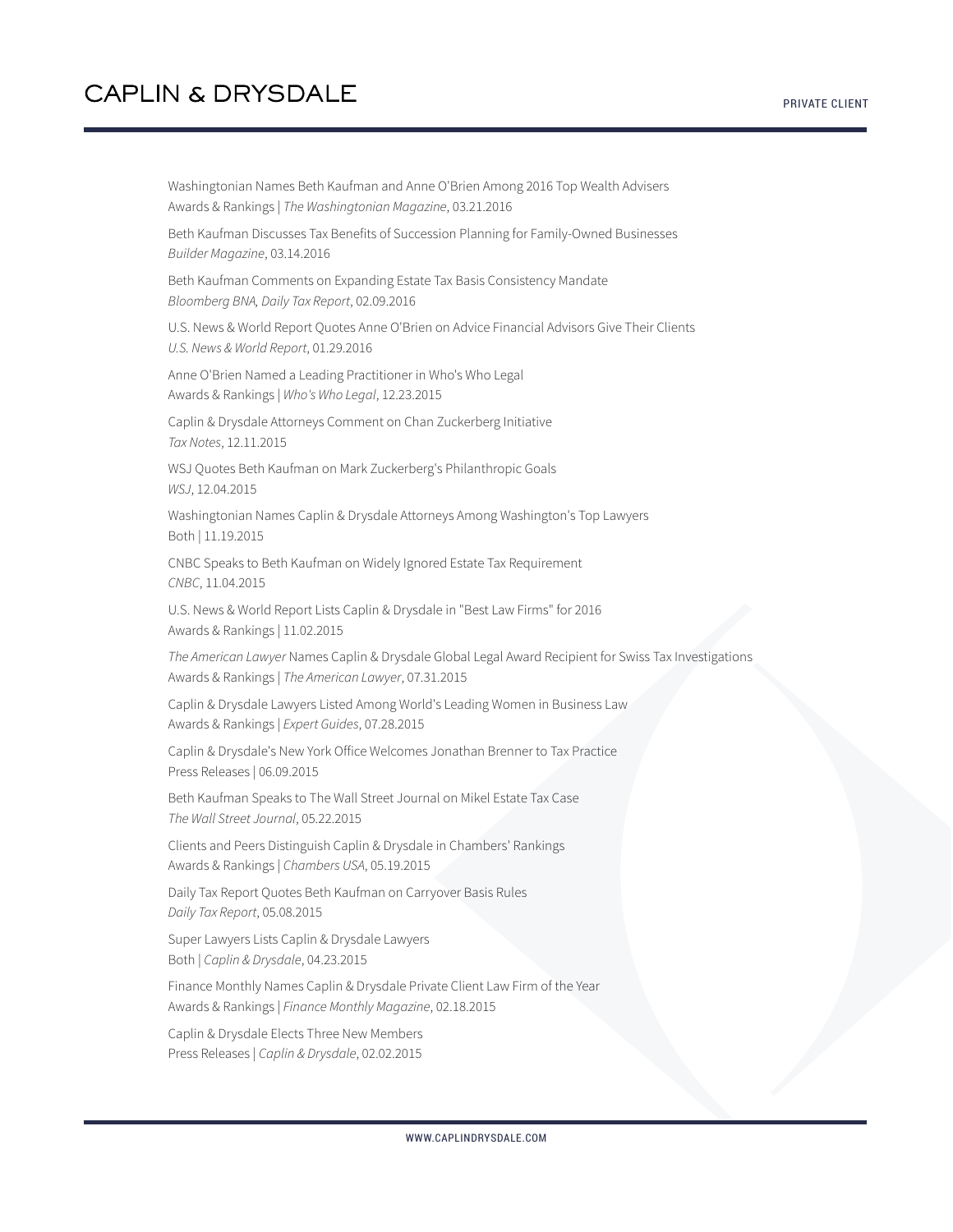POLITICO Quotes Beth Kaufman on Next White House Battle: Inheritance Taxes *POLITICO Pro*, 01.30.2015 Caplin & Drysdale Names Beth Kaufman President Press Releases | *Caplin & Drysdale*, 01.26.2015 Beth Kaufman Comments on Potential for Repeal of the Estate Tax *Bloomberg BNA*, 01.23.2015 The Wall Street Journal Quotes Beth Kaufman: Obama Takes Aim at 'Step Up' Tax Break on Inherited Assets *The Wall Street Journal*, 01.20.2015 Beth Kaufman Comments on 6 Life Events That Change Your Taxes *U.S. News & World Report*, 01.20.2015 Law360 Quotes Kirsten Burmester: As FATCA Slowly Rolls Out, Its Impact Is Uneven *Law360*, 11.20.2014 Michael Pfeifer and Kirsten Burmester Comment on Tax Returns of Americans Living Abroad Under Scrutiny *MainStreet*, 11.10.2014 Worldwide Tax Daily Quotes Victor Jaramillo: IRS Working with SSA on Offshore Streamlined Filing Requirement *Worldwide Tax Daily*, 11.07.2014 Victor Jaramillo Comments on Non-Willful Conduct Under Streamlined OVDP *Bloomberg BNA*, 11.07.2014 Caplin & Drysdale Receives High Rankings from 2015 U.S. News-Best Law Firms Awards & Rankings | *U.S. News - Best Lawyers*, 11.04.2014 Beth Kaufman and Anne O'Brien Named Top Estate Attorneys in Washingtonian Magazine Awards & Rankings | *The Washingtonian Magazine*, 10.30.2014 Fortune Lists Caplin & Drysdale Lawyers Among Leaders in the Law Awards & Rankings | *Fortune Magazine*, 10.06.2014 Caplin & Drysdale Lawyers Chosen as "The Best of the Best USA" for 2014 Awards & Rankings | 09.16.2014 The Wall Street Journal Quotes Beth Kaufman on Tax-Smart Philanthropy Made Easy *The Wall Street Journal*, 08.22.2014 Caplin & Drysdale Lawyers Earn Best Lawyers Ranking Awards & Rankings | 08.21.2014 Guide to World's Leading Women in Business Law Lists Caplin & Drysdale Lawyers Awards & Rankings | *Expert Guides*, 07.29.2014 With Its Founders, Caplin & Drysdale Celebrates 50 Years of Excellence

Press Releases | *Caplin & Drysdale*, 07.23.2014

Clients and Peers Recommend Caplin & Drysdale in 2014 Legal 500 Ranking Awards & Rankings | *The Legal 500*, 07.01.2014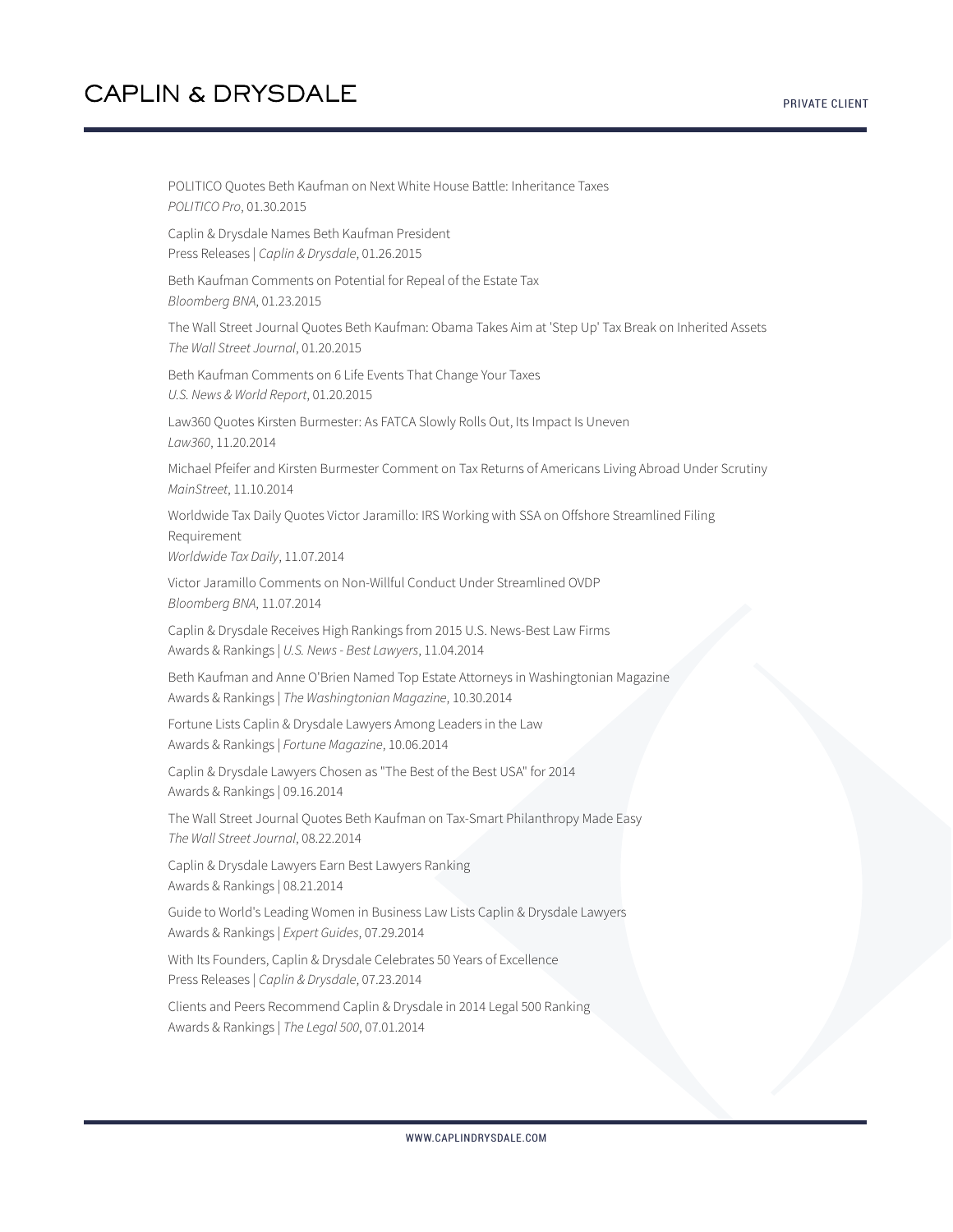Global Law Experts Award Caplin & Drysdale 2014 International Private Client Law Firm of the Year in Washington, D.C. Awards & Rankings | *Global Law Experts*, 06.09.2014 Women in Business Law Honor Beth Kaufman as a Leading Practitioner in Estate Planning Awards & Rankings | *Women in Business Law*, 06.09.2014 Caplin & Drysdale Earns Top Honors in 2014 Chambers USA Awards & Rankings | *Chambers USA*, 05.28.2014 The Washington Post Lists Caplin & Drysdale Attorneys Among the Top Attorneys in D.C. Awards & Rankings | *The Washington Post*, 04.30.2014 Tax Notes Today Quotes Kirsten Burmester: Toward a Solution to the PFIC Problem *Tax Notes Today*, 04.14.2014 Bloomberg Quotes Beth Kaufman on Proposed Estate and Gift Tax Changes *Bloomberg BNA's Daily Tax Report*, 03.05.2014 Caplin & Drysdale Strengthens Global Tax and Litigation Services Press Releases | 01.08.2014 Washingtonian Recognizes Caplin & Drysdale Attorneys Among Washington's Best Lawyers Awards & Rankings | *Washingtonian Magazine*, 12.03.2013 Daily Tax Report Quotes Beth Kaufman on GST Exemption *Bloomberg BNA's Daily Tax Report*, 12.02.2013 Caplin & Drysdale Lawyers Listed in World's Leading Women in Business Law Awards & Rankings | *Expert Guides*, 11.08.2013 The Wall Street Journal Quotes Beth Kaufman on States with Highest Death Taxes *The Wall Street Journal*, 10.25.2013 19 Caplin & Drysdale Attorneys Achieve Best Lawyers in America Ranking Awards & Rankings | *U.S. News & World Report*, 10.21.2013 Caplin & Drysdale Enhances Tax Practice with Three Lateral Hires Press Releases | 10.01.2013 WSJ Quotes Beth Kaufman on Planning for Higher Tax Rates on Top Earners *The Wall Street Journal*, 09.06.2013 Beth Kaufman Comments on Obama FY 2014 Estate Tax Proposals *Bloomberg BNA Daily Tax Report*, 07.15.2013 Tax Notes Quotes Beth Kaufman on the Estate Planning Implications of the DOMA Ruling *Tax Notes*, 06.27.2013 Beth Kaufman Comments on DOMA Ruling and Extension of Benefits to Gay Married Couples *Bloomberg BNA Daily Tax Report*, 06.27.2013 Beth Kaufman Comments on Ex-Pistons Owner's \$2 Billion Tax Dispute *Detroit Free Press*, 06.21.2013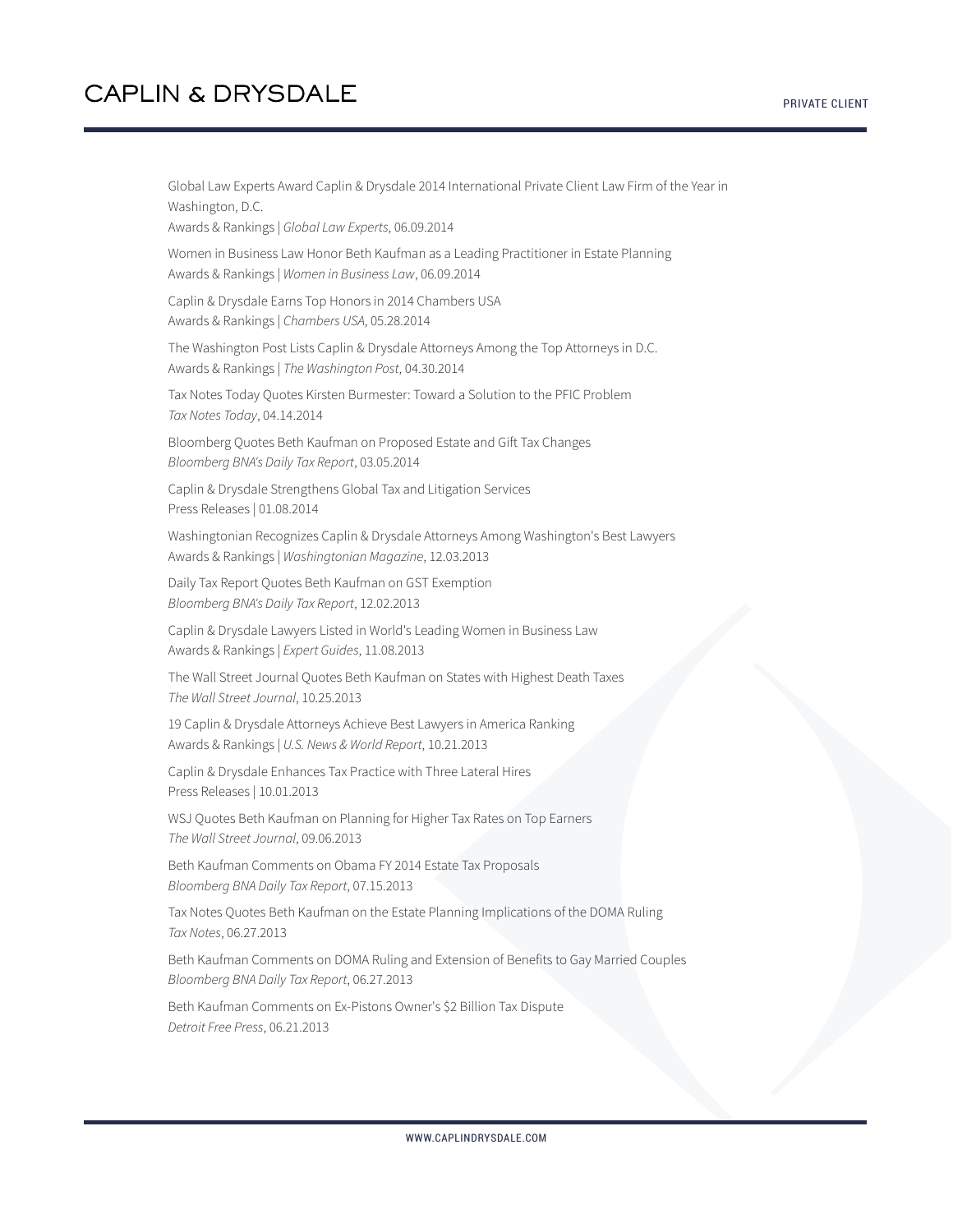Scott Michel and Michael Pfeifer Selected for Legal Tax Advisory Board 06.10.2013 14 Caplin & Drysdale Attorneys Recognized in Chambers USA 2013 Awards & Rankings | *Chambers USA*, 05.29.2013 Wealthy Americans Target of New IRS Initiative *Caplin & Drysdale*, 05.07.2013 Super Lawyers Lists Nineteen Caplin & Drysdale Attorneys Awards & Rankings | *Super Lawyers*, 04.29.2013 Beth Kaufman Comments on Future of Estate Tax with Daily Tax Report *Daily Tax Report*, 03.28.2013 Caplin & Drysdale Attorneys Recognized by Peers in Best Lawyers in America Awards & Rankings | 03.18.2013 Caplin & Drysdale Lawyers Alert International Athletes to Beware Endorsement Tax Issues Press Releases | 03.18.2013 Beth Kaufman Quoted by The Fiscal Times on Little Known Tax Breaks *The Fiscal Times*, 02.01.2013 Beth Shapiro Kaufman Quoted in Bloomberg BNA, Fiscal Cliff Unified Estate, Gift Tax Exemptions Seen as Windfall by Advisers *Bloomberg BNA*, 01.03.2013 Beth Kaufman Discusses Estate Tax Rate Extension with the Daily Tax Report *BNA Daily Tax Report*, 11.21.2012 U.S. News Recognizes Caplin & Drysdale With Top Ranking Awards & Rankings | 11.08.2012 Beth Kaufman Quoted in BNA's Daily Tax Report on Year-End Charitable Contributions *Daily Tax Report*, 10.26.2012

Beth Kaufman Quoted in The Wall Street Journal, The Gift That Keeps Giving *The Wall Street Journal*, 08.17.2012

Scott Michel Comments on New IRS Voluntary Disclosure Guidance *Tax Notes*, 07.02.2012

Scott Michel Comments on New Voluntary Disclosure Guidance From the IRS *Reuters*, 06.29.2012

Scott Michel Quoted in Tax Notes, IRS Revising FAQ for Offshore Voluntary Disclosure Program *Tax Analysts*, 06.25.2012

Scott Michel Quoted in Reuters, U.S. in Tax Crackdown Pact With Swiss, Japanese *Reuters*, 06.21.2012

Scott Michel Quoted on CNBC, Tax Shelters: Why Israel Could Be the Next Switzerland *CNBC*, 06.19.2012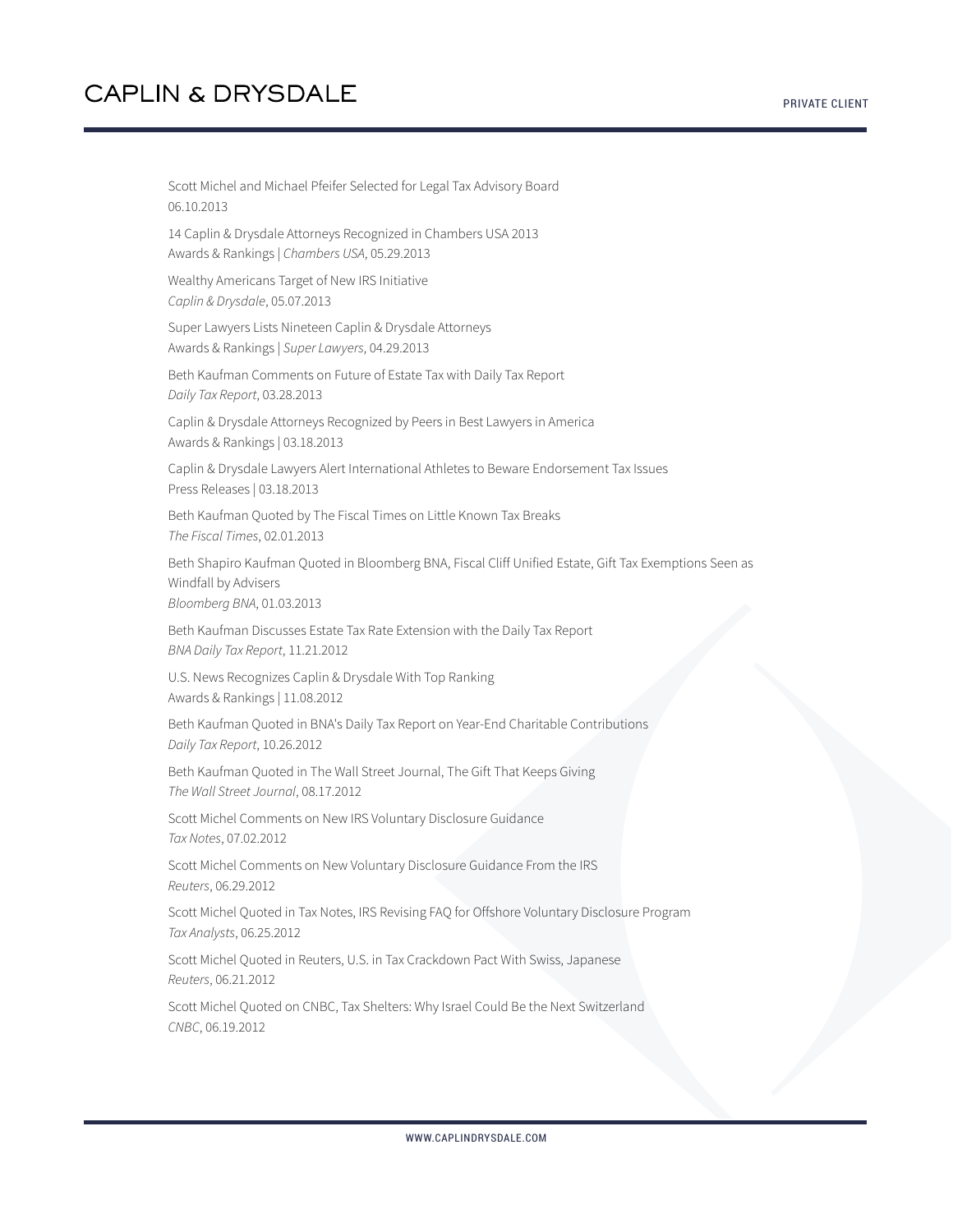Chambers and Legal 500 Recognize Caplin & Drysdale in 2012 Top Rankings Both | *Chambers USA / The Legal 500*, 06.12.2012 Beth Kaufman Quoted in The Wall Street Journal, Invasion of the Charity Snatchers *The Wall Street Journal*, 06.08.2012 Beth Kaufman Quoted in Tax Analysts, New Obama Budget Proposal Targets Popular Estate Planning **Technique** *Tax Analysts*, 02.15.2012 The Washingtonian Lists Eight Caplin & Drysdale Attorneys as Top Lawyers in Washington Awards & Rankings | *Washingtonian Magazine*, 12.30.2011 David Rosenbloom Quoted in The New York Times, Law to Find Tax Evaders Denounced *The New York Times*, 12.26.2011 Beth Kaufman Quoted in The Wall Street Journal, Good News for Gift Givers *The Wall Street Journal*, 11.29.2011 Beth Kaufman Quoted in The Wall Street Journal, IRS Clarifies Estate Rules *The Wall Street Journal*, 10.08.2011 Beth Kaufman Quoted in Reuters, How to Claim Unclaimed Money Without Getting Scammed *Reuters*, 10.07.2011 Beth Kaufman Comments on Estate Carryover Election *BNA*, 09.22.2011 The Best Lawyers in America Ranks 19 Caplin & Drysdale Attorneys as Leaders in Their Field Awards & Rankings | *U.S. News & World Report*, 09.01.2011 Beth Kaufman Quoted in Dow Jones, Estate Tax Fog Settles In *Dow Jones*, 08.09.2011 Beth Shapiro Kaufman Quoted in The Fiscal Times Article, Red Flags: IRS Taking a Tougher Look at Tax Deductions *The Fiscal Times*, 07.22.2011 Chambers and Legal 500 Recognize Caplin & Drysdale in 2011 Top Rankings Both | *Chambers USA / The Legal 500*, 06.16.2011 Scott Michel & Beth Shapiro Kaufman Comment in the Wall Street Journal, The Tax Blog *The Wall Street Journal*, 06.01.2011 Beth Shapiro Kaufman Comments in Wall Street Journal Article, IRS Scrutinizes Gifts of Real Estate *The Wall Street Journal*, 05.26.2011 Beth Kaufman Responds to Obama's Estate Plan Proposal *The Wall Street Journal, BNA Daily Tax Report*, 03.05.2011 Caplin & Drysdale Attorneys Comment on WikiLeaks' Release of Offshore Account Data *The Wall Street Journal, World Radio Switzerland, The New York Times, Marketplace*, 02.03.2011

Beth Kaufman Speaks on Recent Developments in Trusts and Estates at the 2011 Heckerling Conference *Trusts and Estates*, 02.03.2011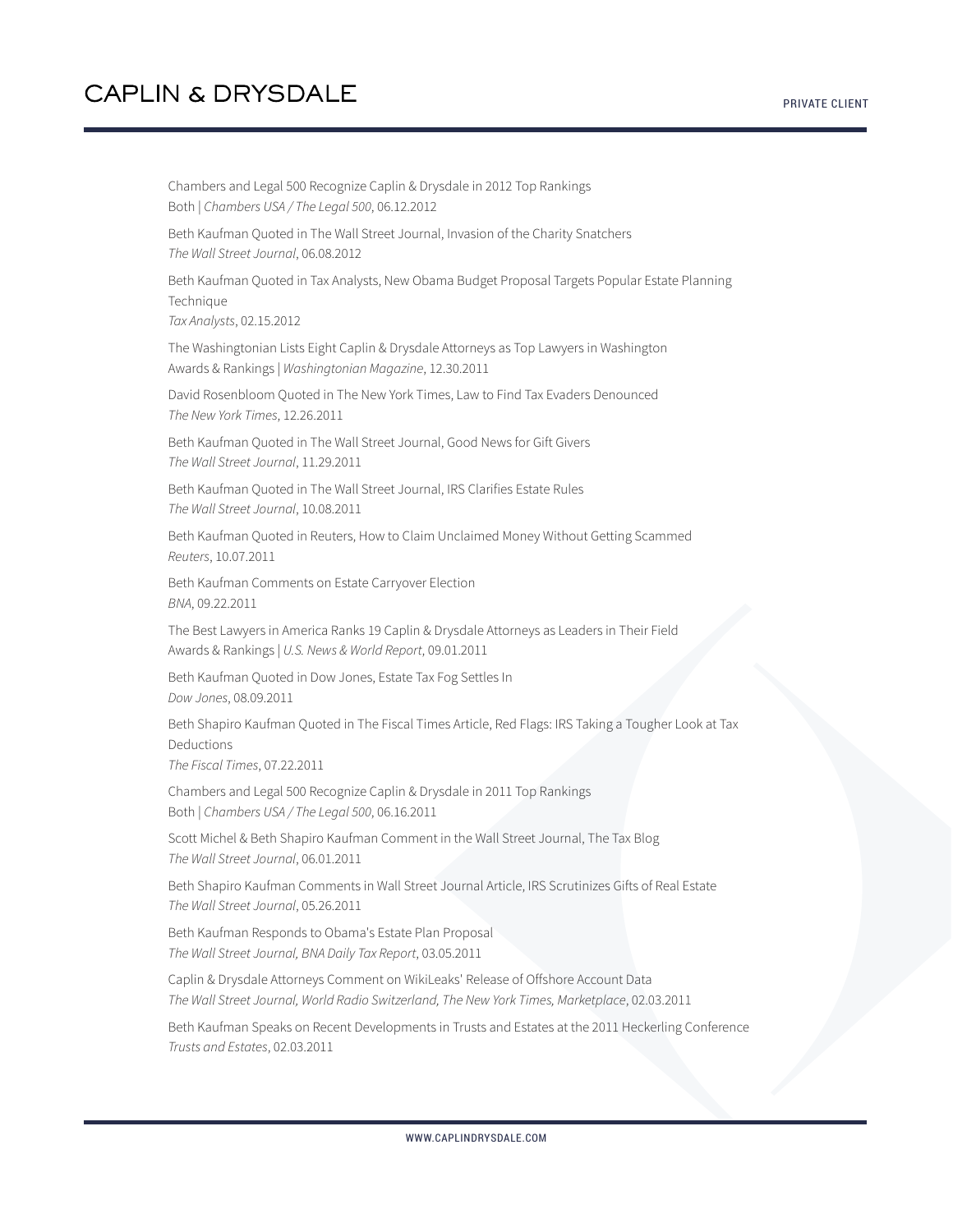Beth Kaufman Comments on the Latest Developments About the Estate-Tax Provision *The Wall Street Journal, BNA Daily Tax Report*, 12.17.2010 CNBC Interviews Beth Kaufman on the Estate Tax Repeal *CNBC*, 11.12.2010 Beth Kaufman Selected as One of the Best Estate Planning Attorneys in the Washington Area Awards & Rankings | *Washingtonian Magazine*, 11.01.2010 Beth Kaufman Discusses Implications of the Estate Tax Repeal *Forbes, Dow Jones, Wisconsin Law Journal, USA Today*, 10.20.2010 Beth Kaufman States Generation-Skipping Transfer Tax Is More Troublesome in 2010 Than Estate Tax *Tax Notes*, 10.04.2010 Beth Kaufman Comments on Shielding Estates Through Prenuptial Agreements *Dow Jones*, 10.01.2010 David Rosenbloom Comments on Undeclared Offshore Banking's Shift to the East 09.24.2010 Caplin & Drysdale Recognized in 2011-2012 U.S. News-Best Law Firms Ranking *U.S. News & World Report*, 09.15.2010 19 Caplin & Drysdale Attorneys Named Best Lawyers in America Awards & Rankings | *U.S. News & World Report*, 08.04.2010 Beth Kaufman Applauds IRS for Granting Extensions to Make QTIP Election *Tax Analysts*, 07.23.2010 Chambers USA and Legal 500 Recognize Caplin & Drysdale in 2010 Top Rankings Both | *Chambers USA / The Legal 500*, 06.15.2010 Beth Kaufman Comments about the Latest Developments in the Estate Tax Debate *The Wall Street Journal*, 04.22.2010 Retroactive Law Could Be Estate Tax Remedy *CQ Today Print Edition*, 12.10.2009 Beth Kaufman Comments about Judge's Appointment of Executors for Jackson Estate *Reuters*, 11.11.2009 Washingtonian Magazine Lists Six Caplin & Drysdale Attorneys as Top Lawyers in Washington Awards & Rankings | *Washingtonian Magazine*, 11.01.2009 Movie Deal Could Strengthen Hold on Jackson Estate *Reuters*, 07.22.2009 When There Is a Will, Things Are More Likely to Go Your Way *Chicago Tribune*, 07.19.2009 Jackson Will Hits All the Right Notes *InvestmentNews*, 07.12.2009 All the Right Moves *The Baltimore Sun*, 07.12.2009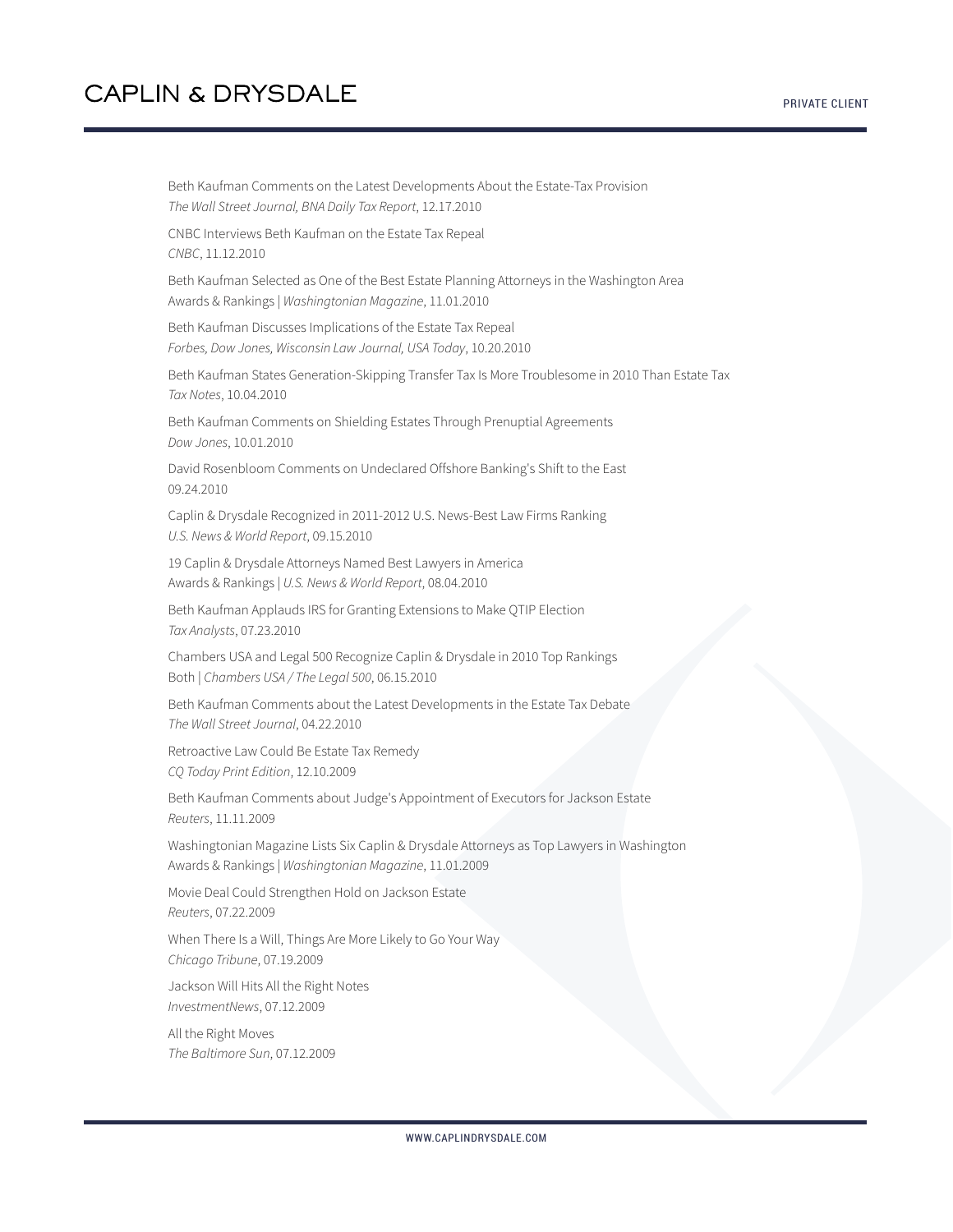Caplin & Drysdale's Beth Kaufman Discusses Legal Issues of Michael Jackson's Estate *Associated Press*, 07.01.2009

VIDEO: Michael Jackson Estate Analysis by Caplin & Drysdale's Beth Kaufman *Fox 5 News*, 06.29.2009

Super Lawyers Recognizes Nine Caplin & Drysdale Attorneys in Five Practice Areas Awards & Rankings | *Super Lawyers*, 03.27.2009

#### EVENTS

Beth Kaufman Discusses Estate and Gift Tax at D.C. Bar Taxation Community's Tax Legislative and Regulatory Update Conference Remote, 05.04.2022

Beth Kaufman Explores Hot Topic in Trusts and Estates at ACTEC Meeting 03.13.2022

Beth Kaufman Discusses Estate Planning at Houston Estate and Financial Forum 02.25.2022

Beth Kaufman Explores Lifetime Gifts and Reporting at New England Fellows Institute 02.11.2022

Victor Jaramillo Addresses Expatriation at U.S. and UK Tax and Estate Planning Conference 10:00 AM EST

11.24.2021

Megan Wernke Discusses GTS at Annual Family Office Tax Seminar 12:00 PM - 1:00 PM 11.18.2021

Beth Kaufman Explores the Latest Development Regarding Tax Legislation at PGRT 8:30 AM – 9:30 AM

11.18.2021

Beth Kaufman and Megan Wernke Provide a Tax Update at MACPA 2021 Advanced Tax Institute 8:30 AM

11.09.2021

Beth Kaufman Analyzes Recent Proposed Changes Affecting Estate Planning on ABA Webinar 1:00 PM

11.04.2021

Beth Kaufman Addresses Federal Legislation Impacting the T&E World on Chicago Estate Planning Council Webinar

12:00 PM - 1:30 PM 10.21.2021

Beth Kaufman Shares Inside Beltway View of Estate Planning at Duke University Estate Planning Conference 8:10 AM - 9:15 AM 10.20.2021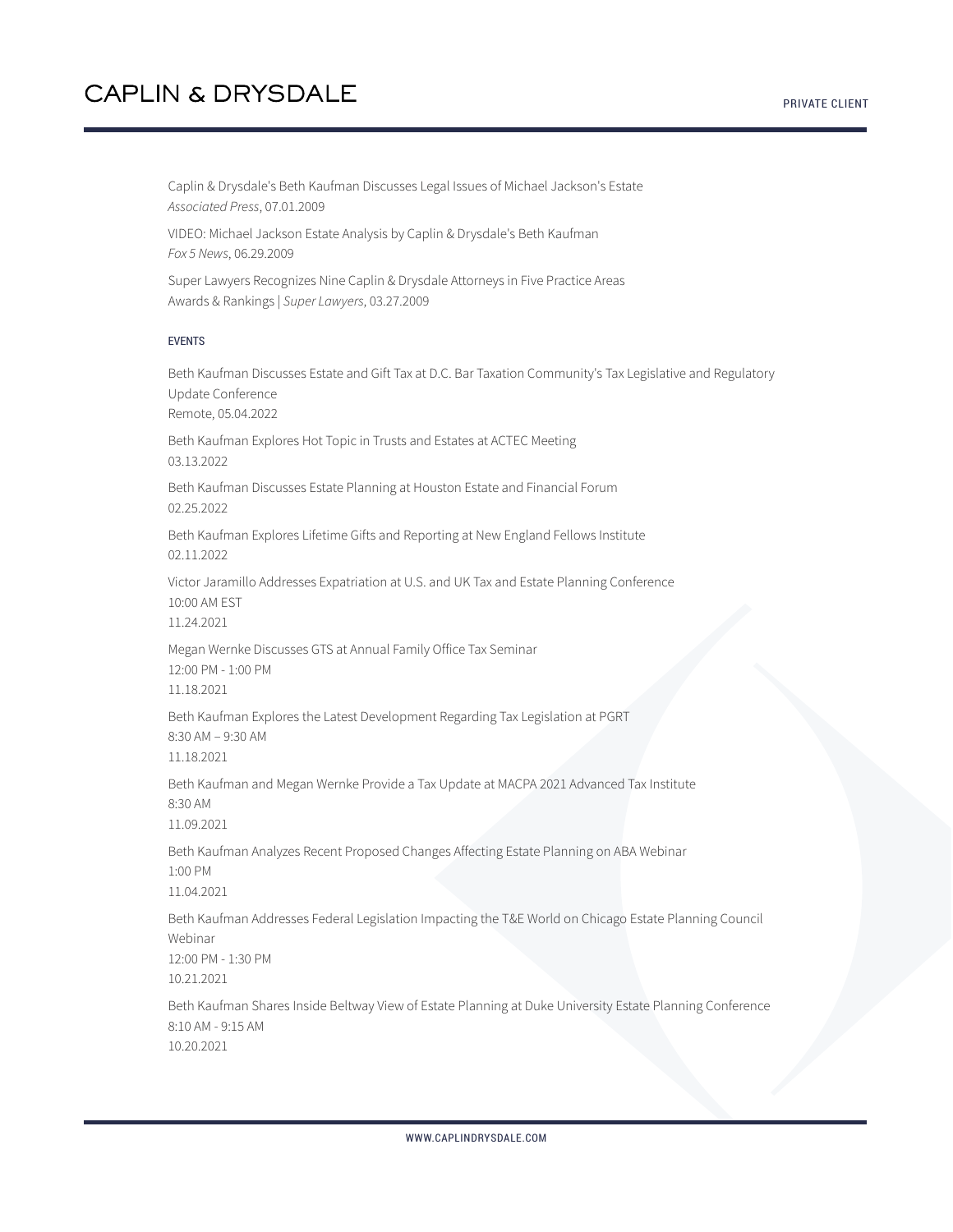Beth Kaufman Addresses Recent Tax Law Changes at Mid-Atlantic Fellows Institute 09.30.2021 Beth Kaufman Explores Generation-Skipping Transfer Tax Exemption at Mid-Atlantic Fellows Institute 09.30.2021 Beth Kaufman Analyzes Gift Tax and Audits at NCBA Annual Estate Planning & Fiduciary Law Program 10:35 AM 07.23.2021 Beth Kaufman Analyzes Estate Planning Under New Biden Administration on Replay of ACTEC Webinar 1:00 PM - 2:30 PM ET 02.23.2021 Beth Kaufman Analyzes Estate Planning Under New Biden Administration on ACTEC Webinar 02.04.2021 Beth Kaufman Explores Expected Changes Under New Biden Administration at D.C. Estate Planning Council Event 5:00 PM to 6:30 PM 01.21.2021 Beth Kaufman Analyzes Charitable Giving and Estate Planning at D.C. Bar Tax Legislative and Regulatory Update Conference 9:00 AM to 10:25 AM 01.13.2021 Beth Kaufman Explores the Impact of the 2020 Election on Estate Planning at ACTEC Meeting 12.01.2020 Beth Kaufman Analyzes Impact of 2020 Election on Estate Planning on ABA Webinar 1:00 PM 11.17.2020 Beth Kaufman and Megan Wernke Explore Recent Developments in Federal Estate and Gift Tax Law at Maryland Advanced Tax Institute 11.10.2020 Beth Kaufman Analyzes Campaign Tax Proposals at Duke University Virtual Estate Planning Conference 10.07.2020 Beth Kaufman Discusses Gift Tax Returns on Peak Trust Webinar 12:00 PM 09.24.2020 Amanda Leon Explores Transfer Pricing Litigation on ABA Virtual 2020 May Tax Meeting 1:00 PM - 2:30 PM 07.02.2020 Beth Kaufman Discusses Settlement of Estate and Gift Tax Cases at EPC of Montgomery County Event 12:00 PM - 1:30 PM

03.12.2020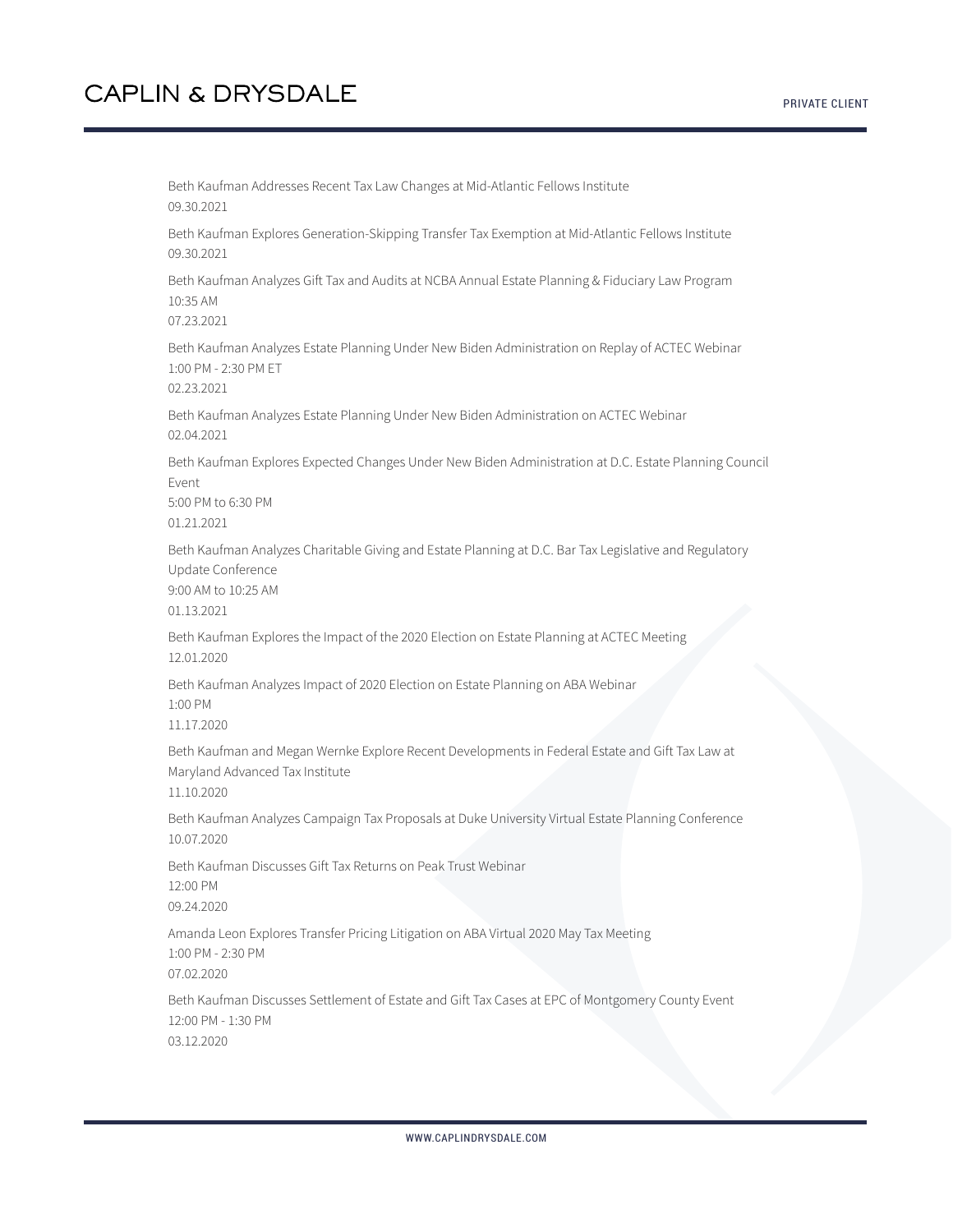PRIVATE CLIENT

Beth Kaufman Discusses Taxation at Harvard Kennedy School 02.29.2020 Beth Kaufman Analyzes Estate Planning at D.C. Bar Tax Legislative and Regulatory Update Conference 11:00 AM to 12:15 AM 01.23.2020 Beth Kaufman Explores Capital and Wealth Taxation at National Tax Association Annual Conference 1:45 PM to 3:15 PM 11.21.2019 Meghan Biss Discusses Tax Exempts Developments at AICPA National Tax Conference 3:45 PM - 4:35 PM 11.13.2019 Beth Kaufman and Megan Wernke Explore Recent Developments in Estate Planning at Maryland Advanced Tax Institute 10:15 AM 11.12.2019 Beth Kaufman Explores Value Added Estate Planning at MSBA Estate & Trust Law Section Meeting 11:45 AM to 1:00 PM 10.17.2019 Beth Kaufman to Speak on Taxing Wealth Hosted by The Tax Policy Center 09.24.2019 Beth Kaufman Explores Tax Controversies at ACTEC Mid-Atlantic Regional Meeting 09.15.2019 Anne O'Brien Presents at Inaugural Mid-Atlantic Fellows Institute New York, NY, 09.12.2019 Megan Wernke Addressess Recent Supreme Court Cases at Representing Estate and Trust Beneficiaries and Fiduciaries Conference 10:15 AM 07.18.2019 Beth Kaufman and Megan Wernke Address Tax Reform at AiP Conference on Philanthropy 10:50 AM 05.23.2019 Beth Kaufman Discusses Estate Planning Reflecting the Clients' Values at Queens University of Charlotte Estate Planners Day 1:45 PM to 2:40 PM ET 05.16.2019 Beth Kaufman Teaches Generation-Skipping Transfer Tax at Florida Fellows Institute 04.11.2019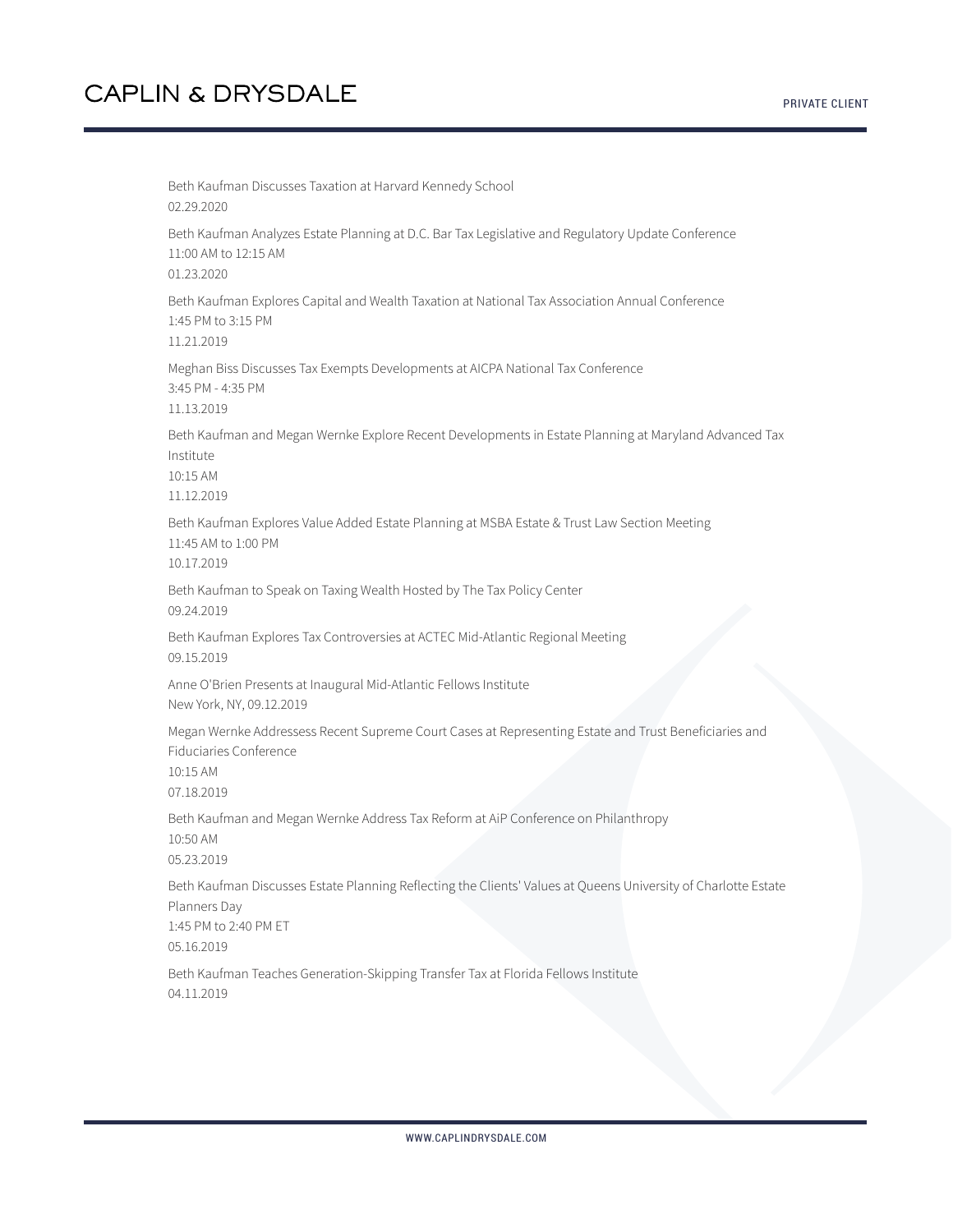Megan Wernke Explores Recent Tax Developments at D.C. Bar Series 12:00 PM to 1:30 PM 11.15.2018 Beth Kaufman and Megan Wernke Discuss Recent Federal Tax Developments at MACPA 2018 Advanced Tax Institute Conference 10:15 AM 11.13.2018 Kirsten Burmester Examines Nonresident Tax Compliance at MACPA 2018 Advanced Tax Institute Conference 2:45 PM 11.12.2018 Beth Kaufman Discusses Late Elections Under Section 9100 at NAEPC Advanced Estate Planning Strategies Conference 11.08.2018 Beth Kaufman Moderates Panel on Washington Insiders at ACTEC 2018 Fall Meeting 10.26.2018 Beth Kaufman Addresses Recent Developments in Estate Planning at Duke University Estate Planning Conference 8:30 AM - 9:30 AM 10.11.2018 Beth Kaufman Explores Estate Planning Strategies Before 2026 at Duke University Estate Planning Conference 9:40 AM to 10:40 AM 10.11.2018 William Fournier Explores Shared Services on ACC Nonprofit Organizations Call 3:00 PM 09.11.2018 Kirsten Burmester Discusses Nonresident Tax Compliance on Strafford Webinar 1:00 PM - 2:30 PM EDT 08.07.2018 Beth Kaufman Discusses Advising Clients After the 2017 Tax Act at ALI CLE Estate Planning in Depth 2018 Conference 8:05 AM 06.25.2018 William Fournier Discusses Employee Sharing at TEGE Exempt Organizations Council Program 06.15.2018 Beth Kaufman Explores Hot Tax Topics at Texas Bar Advanced Estate Planning Strategies Conference 04.12.2018 Beth Kaufman Discusses 9100 Relief at Annual ACTEC Meeting 03.09.2018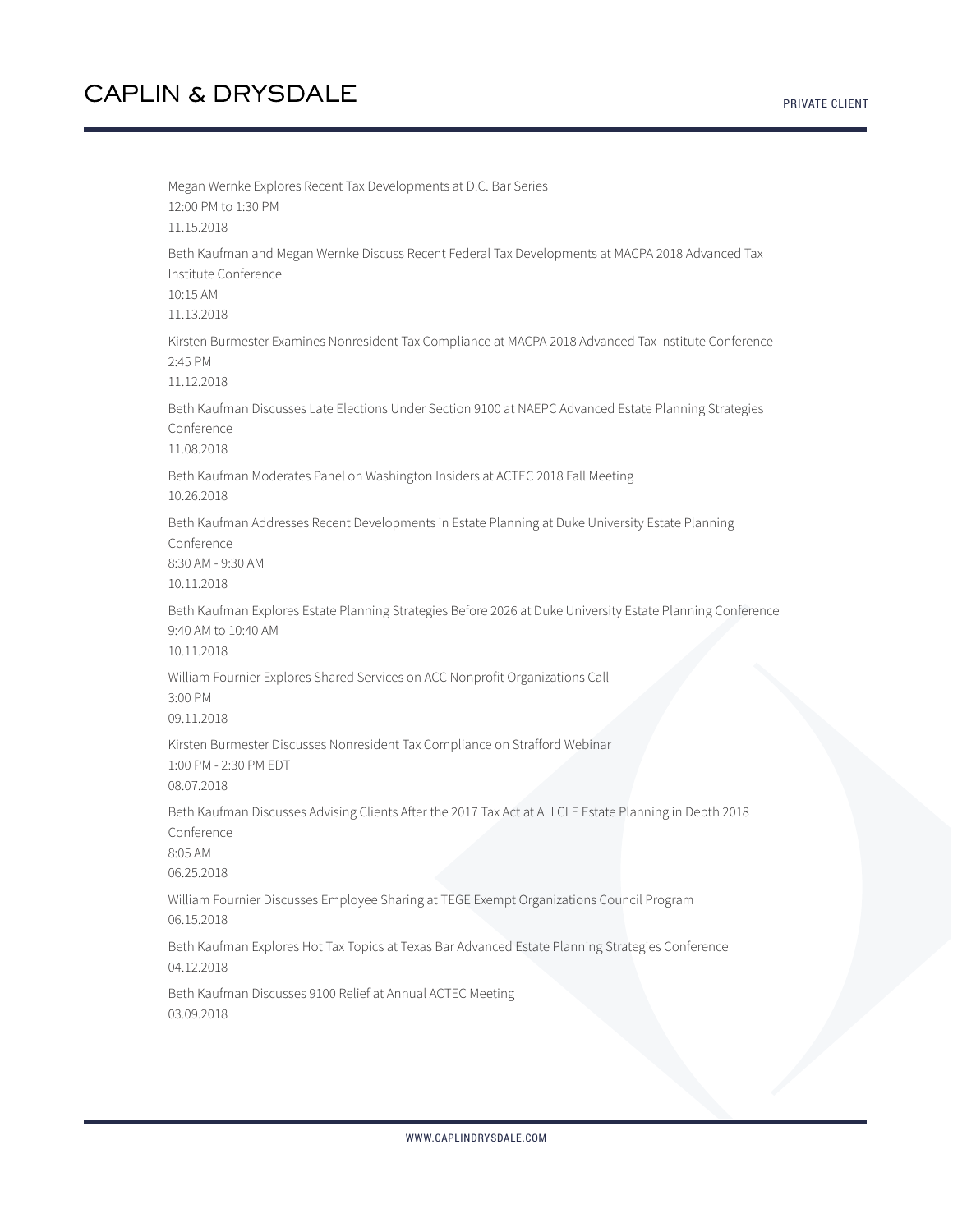Victor Jaramillo Discusses U.S. Tax Reform at International Tax Commission of the Mexican Institute of Public Accountants 02.14.2018 Victor Jaramillo Examines U.S. Tax Reform at COPARMEX Queretaro 02.13.2018 Beth Kaufman, Kirsten Burmester, and Megan Wernke Discuss Estate Planning Under New Tax Law on STEP Webinar 12:00 PM to 1:45 PM EST 01.31.2018 Beth Kaufman Confronts the Challenges of Tax Reform at ACTEC ALI-CLE Teleconference 01.11.2018 Kirsten Burmester Discusses Avoiding Foreign Trust Throwback Tax at Strafford Webinar 1:00 PM ET to 2:00 PM ET 11.28.2017 Beth Kaufman and Megan Wernke Examine Estate Planning Issues at Advanced Tax Institute 8:30 AM - 4:40 PM 11.14.2017 Megan Wernke Explores Basics of Fiduciary Income Taxation at Montgomery County Estate Planning Council 8:30 AM - 9:30 AM 11.01.2017 Beth Kaufman Explores Generation-Skipping Transfer Tax at Southern Federal Tax Institute 11:00 AM to 12:00 PM 10.27.2017 Beth Kaufman Discusses Ethical Challenges in Trusts and Estates at Duke University Estate Planning Conference 2:10 PM to 3:10 PM 10.13.2017 Kirsten Burmester Explores Expatriation Planning for the Global Citizen at AICPA Webinar 1:00 PM ET to 2:00 PM ET 09.28.2017 Jonathan Brenner to Lecture at University of Melbourne on U.S. Income Taxation July 26th through August 1st 07.26.2017 Victor Jaramillo Discusses Developments in Tax Administrations and Their Approach to Tax Controversy Compliance 2:00 PM - 3:30 PM 06.15.2017 Kirsten Burmester to Speak on Mastering Form 5472 Webinar Panel 1:00 PM - 2:50 PM ET 05.24.2017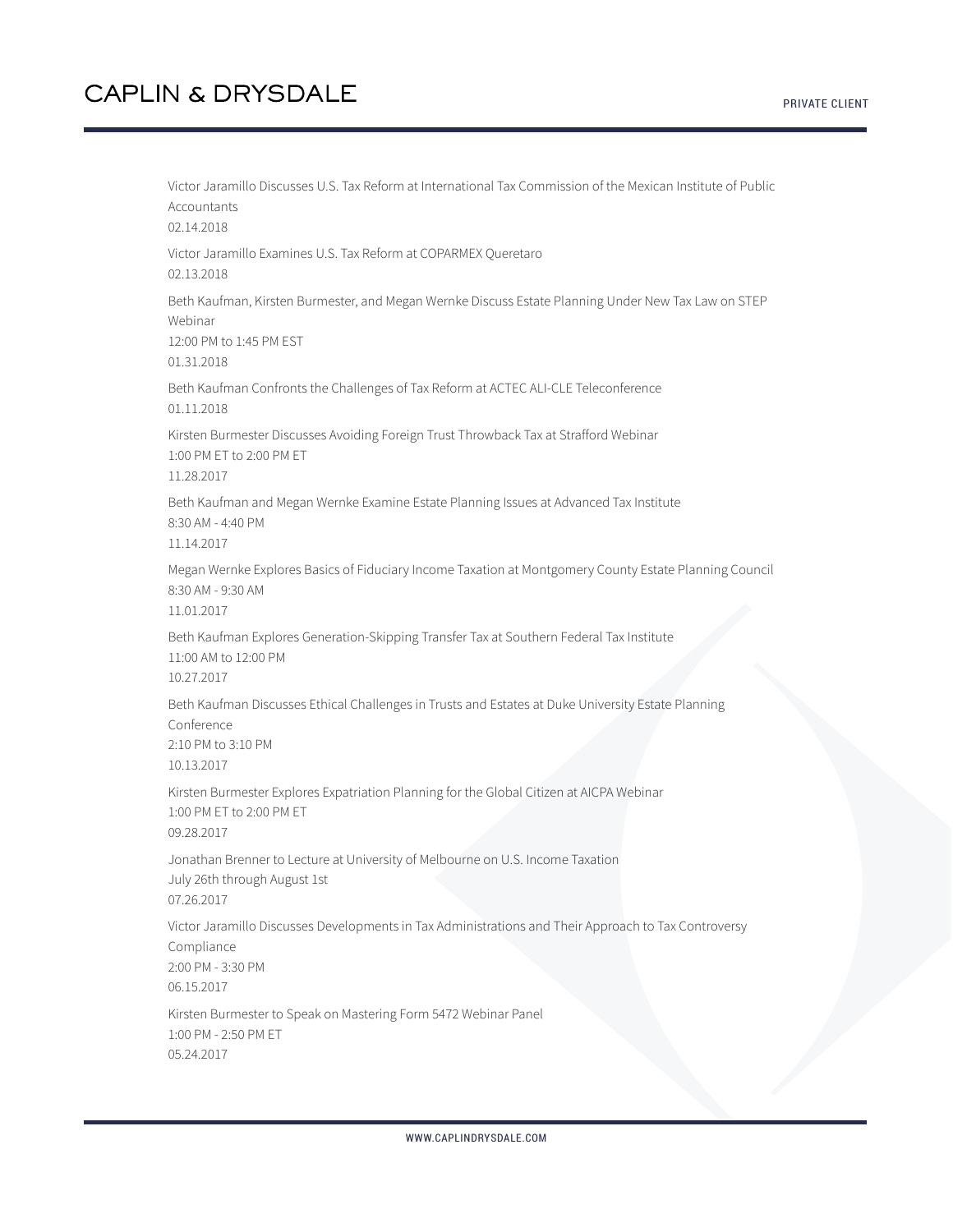Beth Kaufman to Speak at Bloomberg BNA Estates, Gifts and Trusts Luncheon 12:30 PM 05.03.2017 Beth Kaufman to Speak at 46th Annual Estate Planning Seminar 01.20.2017 Arianna Caldwell to Moderate Panel on Subpart F Tax at ABA Tax Section 2017 Midyear Meeting 4:00 PM - 5:00 PM 01.19.2017 Beth Kaufman and William Fournier to Speak at MACPA 2016 Advanced Tax Institute 11.15.2016 Beth Kaufman to Speak at 11th Annual Delaware Trust Conference 10.25.2016 Beth Kaufman to Speak at ACTEC 2016 Fall Meeting 10.22.2016 Beth Kaufman to Speak on Common GST Problems at D.C. Bar Series on Estate Planning 12:00 PM to 2:00 PM 10.18.2016 Beth Kaufman to Speak on Charitable Giving at AJC Lunch 10.06.2016 Beth Kaufman to Speak on Common GST Problems at Denver Estate Planning Council Breakfast 09.29.2016 Beth Kaufman to Speak at ACTEC Mid-Atlantic Regional Meeting 09.18.2016 William Fournier to Speak at ABA Business Law Section Annual Meeting 09.09.2016 Beth Kaufman to Speak on 100th Anniversary of the Federal Estate Tax at American Law Institute Video Webcast 1:30 pm 05.11.2016 Beth Kaufman to Speak on Estate Planning at IMCA 2016 Investment Consultants Conference 02.01.2016 Beth Kaufman and Megan Wernke to Speak at the 2015 Advanced Tax Institute 11.03.2015 Beth Kaufman to Speak on Recent Developments in Federal Case, Regulations, and Delaware Trust Law 10.26.2015 Beth Kaufman to Speak at Annual Delaware Trust Conference 10.26.2015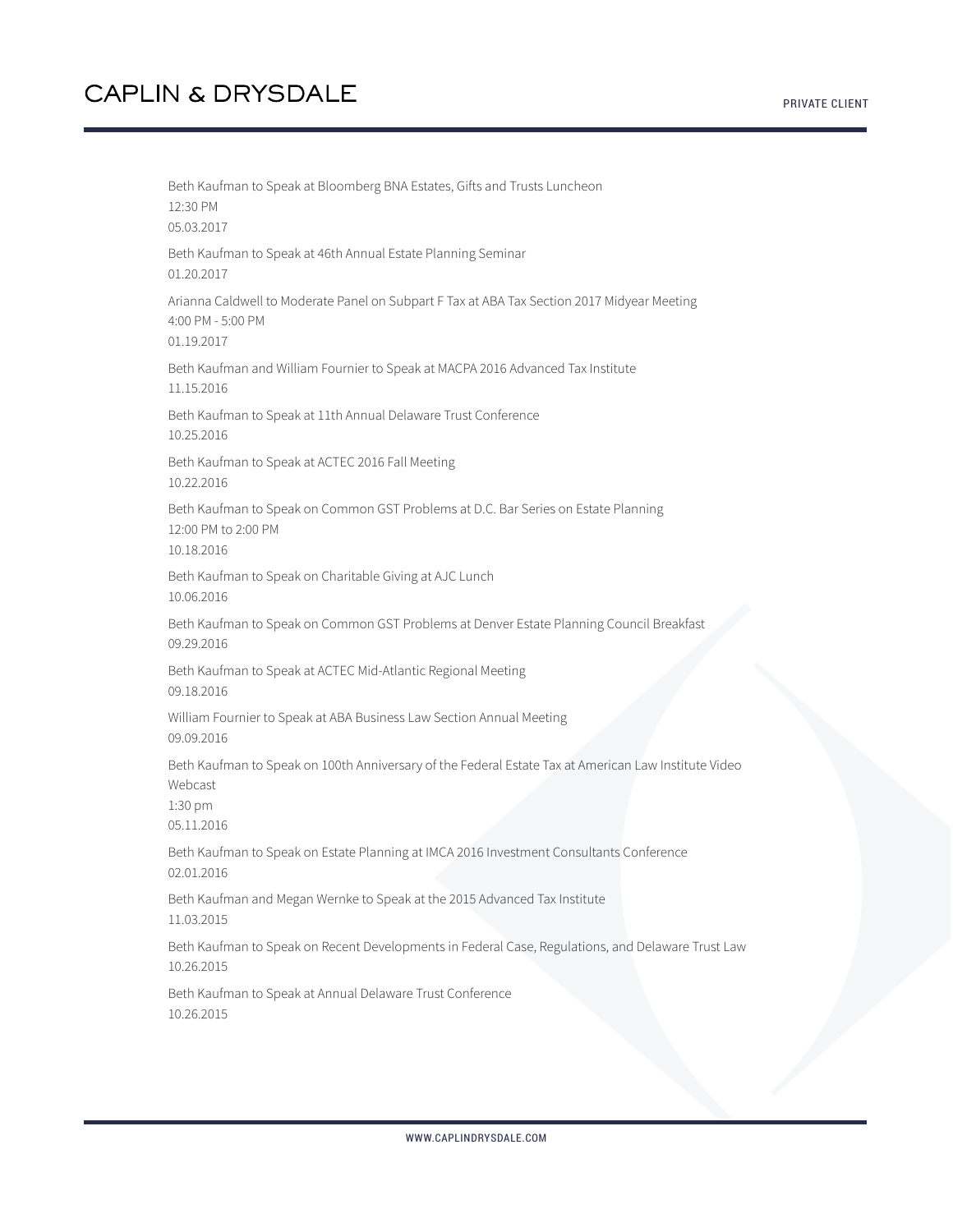Beth Kaufman to Speak on the Future of Estate Planning at B'nai B'rith International 10.21.2015 Kirsten Burmester to Speak on Mastering Form 3520 Webinar Panel 07.16.2015 Beth Kaufman to Speak at Baker Tilly Trust and Estate Conference 06.24.2015 Megan Wernke to Speak on The Changing Landscape of Estate Planning 04.16.2015 Beth Kaufman to Speak at ACTEC's 2015 Annual Meeting 03.08.2015 David Rosenbloom and Victor Jaramillo to Speak at the University of Geneva 02.02.2015 Beth Kaufman to Present Keynote Speech at 21st Annual Estate Law Institute 11.20.2014 Beth Kaufman to Present Creative Strategies for Using Lifetime QTIPS 10.22.2014 Beth Kaufman to Speak at Estate Planning Council Breafast 10.21.2014 William Fournier to Speak on Form 990 and Other IRS Reporting Issues 10.01.2014 Beth Kaufman to Speak at ACTEC Mid-Atlantic Meeting 09.14.2014 Beth Kaufman to Speak at San Francisco Estate Planning Council 03.19.2014 Beth Kaufman to Speak on ABA Estate and Gift Tax Committee Conference Call 11.21.2013 Beth Kaufman to Speak at the Advanced Tax Institute 11.19.2013 Stafford Smiley to Speak at Moscow State Law Academy 10.25.2013 Stafford Smiley Speaks On Tax Reform at the Russian IFA 10.23.2013 Stafford Smiley to Speak at the 2nd Annual Conference of the Moscow State Institute for Law 10.17.2013 Beth Kaufman to Speak at ACTEC Mid-Atlantic Meeting 10.04.2013 Stafford Smiley to Speak at American Chamber of Commerce in Poland

09.20.2013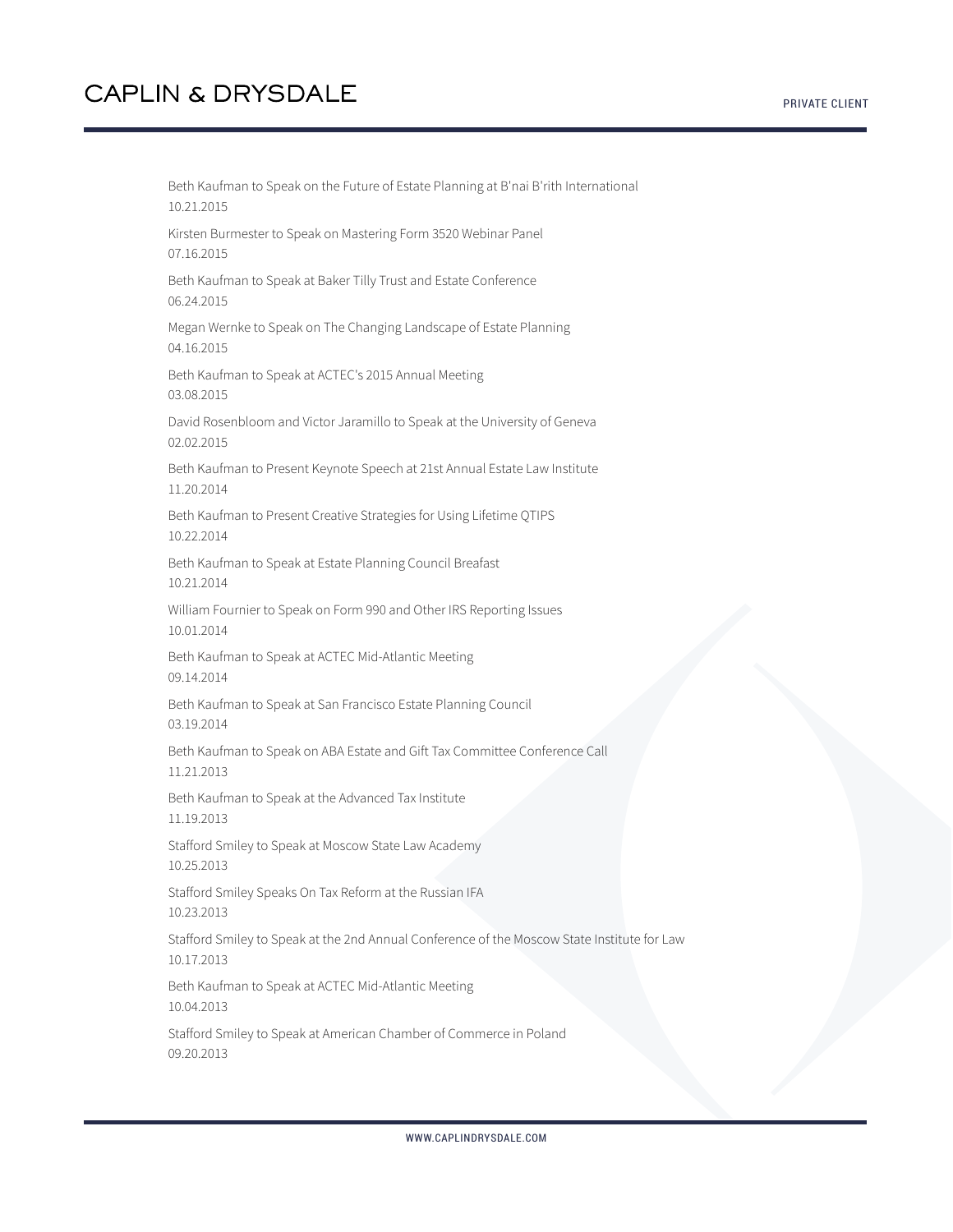PRIVATE CLIENT

Beth Kaufman Speaks at ABA 24th Annual Spring CLE Symposia 05.03.2013 Beth Kaufman to Present Webinar on Estate Planning After the American Taxpayer Relief Act 04.11.2013 Beth Kaufman to Speak at Webcast for ALAS Members 04.04.2013 Beth Kaufman to Speak at Family Office Exchange Program 01.30.2013 Beth Kaufman to Speak at ACTEC Seminar 01.25.2013 Beth Kaufman to Participate in Q&A Panel at Heckerling Institute 01.16.2013 Beth Kaufman to Speak at the 47th Annual Heckerling Institute on Estate Planning 01.14.2013 Beth Kaufman to Speak at ACTEC Program 12.13.2012 Beth Kaufman to Discuss Estate Planning at Planned Giving Roundtable 12.12.2012 Niles Elber, Matthew Hicks, and Michael Pfeifer to Present Program to Mid-Atlantic STEP Members 12.03.2012 Beth Kaufman to Speak at D.C. Bar Event on Estate Tax 11.20.2012 Beth Kaufman to Speak at ACTEC's 2012 Fall Meeting Professional Program 10.19.2012 Beth Kaufman to Speak at 2012 Delaware Trust Conference 10.02.2012 Beth Kaufman to Speak at STEP's Estate & Gift Taxes: Planning for Uncertainty in the Year of the Dragon 09.27.2012 Beth Kaufman to Speak at Solomon and Sylvia Bronstein Seminar for Professionals 2012 09.06.2012 Estate and Tax Planning for Wealthy Widows and Widowers 01.27.2012 The U.S. Expatriation Tax 01.25.2012 Beth Kaufman to Discuss GST Tax at Heckerling Conference 01.12.2012 Beth Kaufman Speaks at the Heckerling Institute on Estate Planning 01.11.2012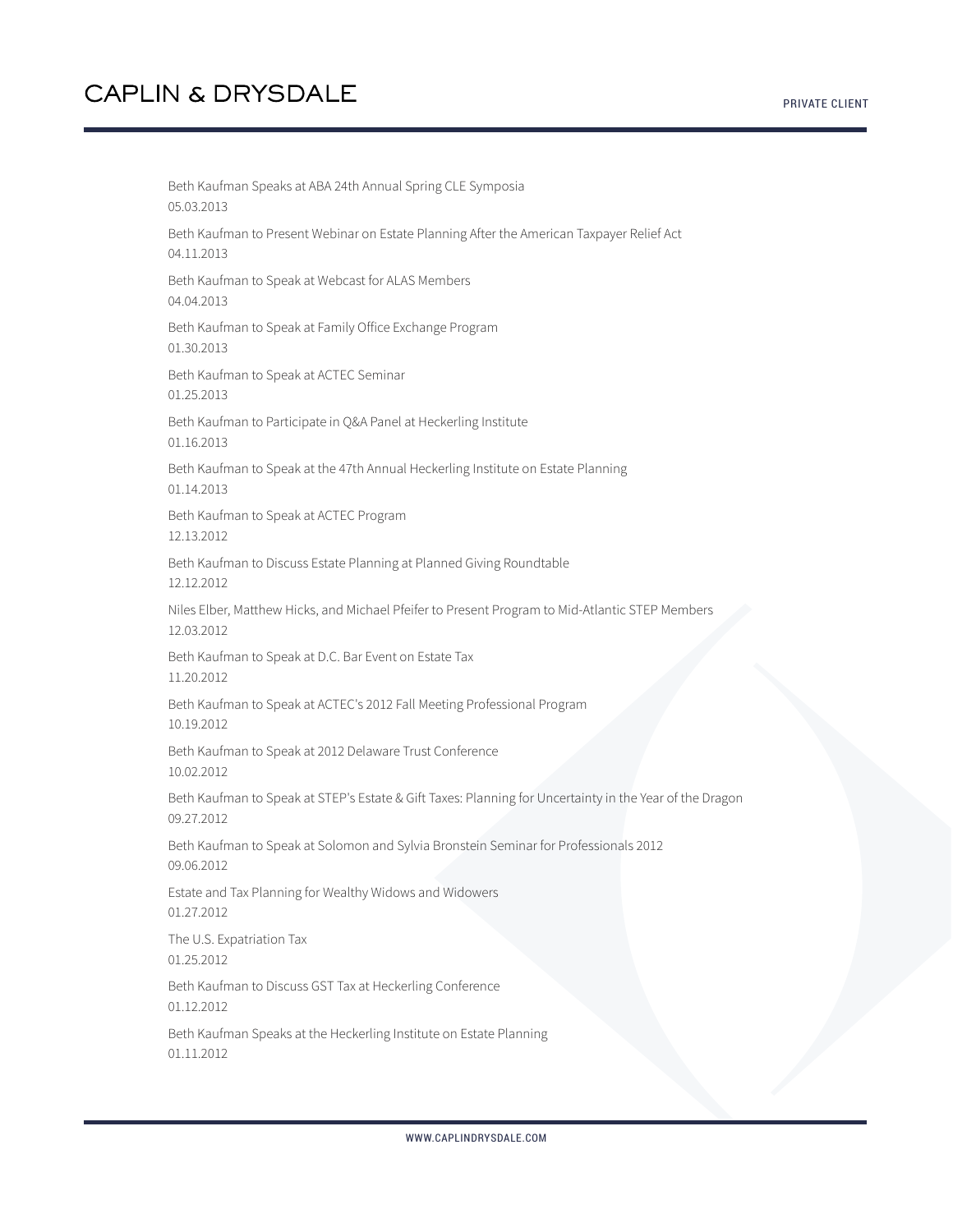Beth Kaufman to Discuss Estate Planning Basics at AICPA National Tax Conference 11.07.2011 International Bar Association Annual Conference 10.30.2011 The Nuts and Bolts of Expatriation – What Is the Process? 10.18.2011 Beth Kaufman to Speak on Tax Reporting for 2010 Decedents 09.21.2011 Beth Kaufman to Discuss Exemptions at Estate Planning Council Program 09.20.2011 Beth Kaufman to Speak at New York Philanthropic Planning Symposium 2011 05.26.2011 Beth Kaufman to Discuss Estate Planning at National Tax Association Spring Symposium 05.19.2011 Beth Kaufman to Speak at 2011 Spring Symposia 04.28.2011 Beth Kaufman to Discuss Impact of 2010 Tax Act 01.28.2011 Beth Kaufman to Participate in Estate Tax Panel 12.22.2010 Beth Kaufman to Discuss Estate Planning Hot Topics 10.15.2010 Beth Kaufman to Discuss 2010 Estate Planning Opportunities 09.29.2010 13th Annual Advanced ALI-ABA Course of Study for Counselors to Foreign and U.S. Clients American Law Institute - American Bar Association 08.19.2010 Beth Kaufman to Discuss Estate Tax Legislative Update 05.06.2010 Beth Kaufman to Discuss Upcoming Estate Tax Legislation 02.22.2010 Beth Kaufman to Discuss Tax Planning Proposals for a New Era 01.14.2010 Beth Kaufman to Participate in Planned Giving Roundtable 12.08.2009 School of Law 2009 Procopio International Tax Institute University of San Diego School of Law

10.19.2009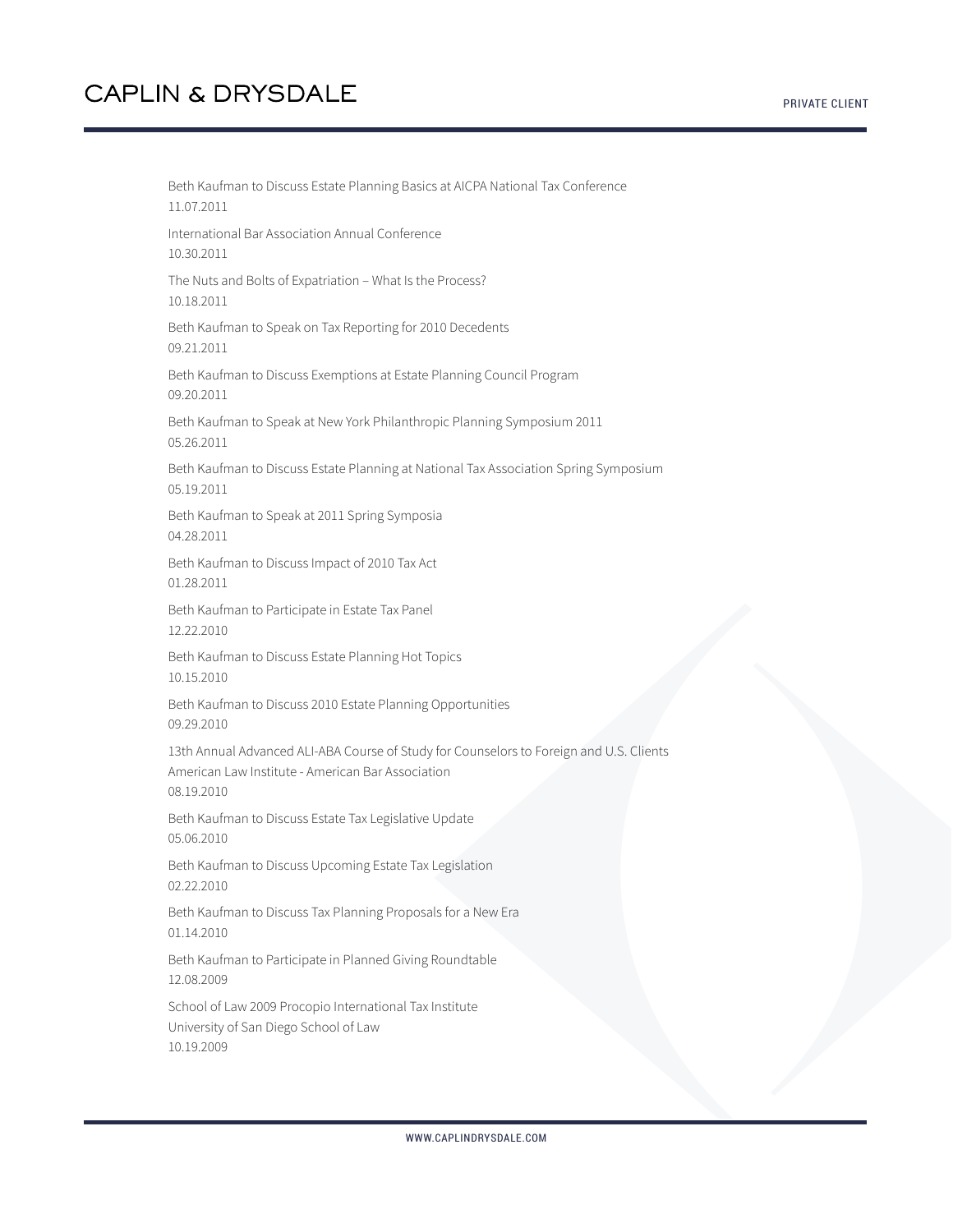Beth Kaufman to Discuss Failure to Allocate GST at Duke Conference 10.15.2009

Latest International Tax Developments and News from Washington, D.C. Society of Trust & Estate Practitioners (STEP) Miami 09.23.2009

21st Annual International Trust & Tax Planning Summit International Trust & Tax Planning Summit 09.23.2009

The Current State of Expatriation PLI: International Tax & Estate Planning 2008 New York, NY, 06.03.2008

Taxation of Artists and Sportsmen University of Geneva, Faculty of Law Geneva, 10.11.2007

#### PUBLICATIONS

Information Reporting Arbitrage: The New American Way Article | *IFC*, 03.09.2022

Ready or Not, It's Time for Transparency *FinCEN Proposes Rules to Implement Beneficial Ownership Reporting Requirements* International Tax Alert | 12.17.2021

IRS to "Campaign" into Puerto Rico; How can Taxpayers Defend? Tax Alert | 02.03.2021

2021 Ushers in Decreased D.C. Estate Tax Exemption, Potential Additional Probate and Estate Tax Legislation Private Client Alert | 01.05.2021

The IRS Resumes its Global High-Wealth Examination Program and Targets High Income Non-Filers Tax Alert | 07.22.2020

Challenge to the Constitutionality of the ACA Raises NII Tax Refund Possibility Tax Alert | 07.06.2020

GST Exemption Allocation for 2019, Better Late than Timely Article | *Steve Leimberg's Estate Planning Email Newsletter*, 05.20.2020

Timely Estate Planning Techniques, Including "May Day" GRATs Private Client Alert | 04.30.2020

"May Day" GRATs: An Excellent Estate Planning Opportunity Private Client Alert | 04.30.2020

Damage Mitigation: The IRS Helps Alleviate Effect of COVID-19 on U.S. and Foreign Residency Tax Alert | 04.22.2020

Estate and Gift Tax Return Due Dates Not Postponed Private Client Alert | 03.27.2020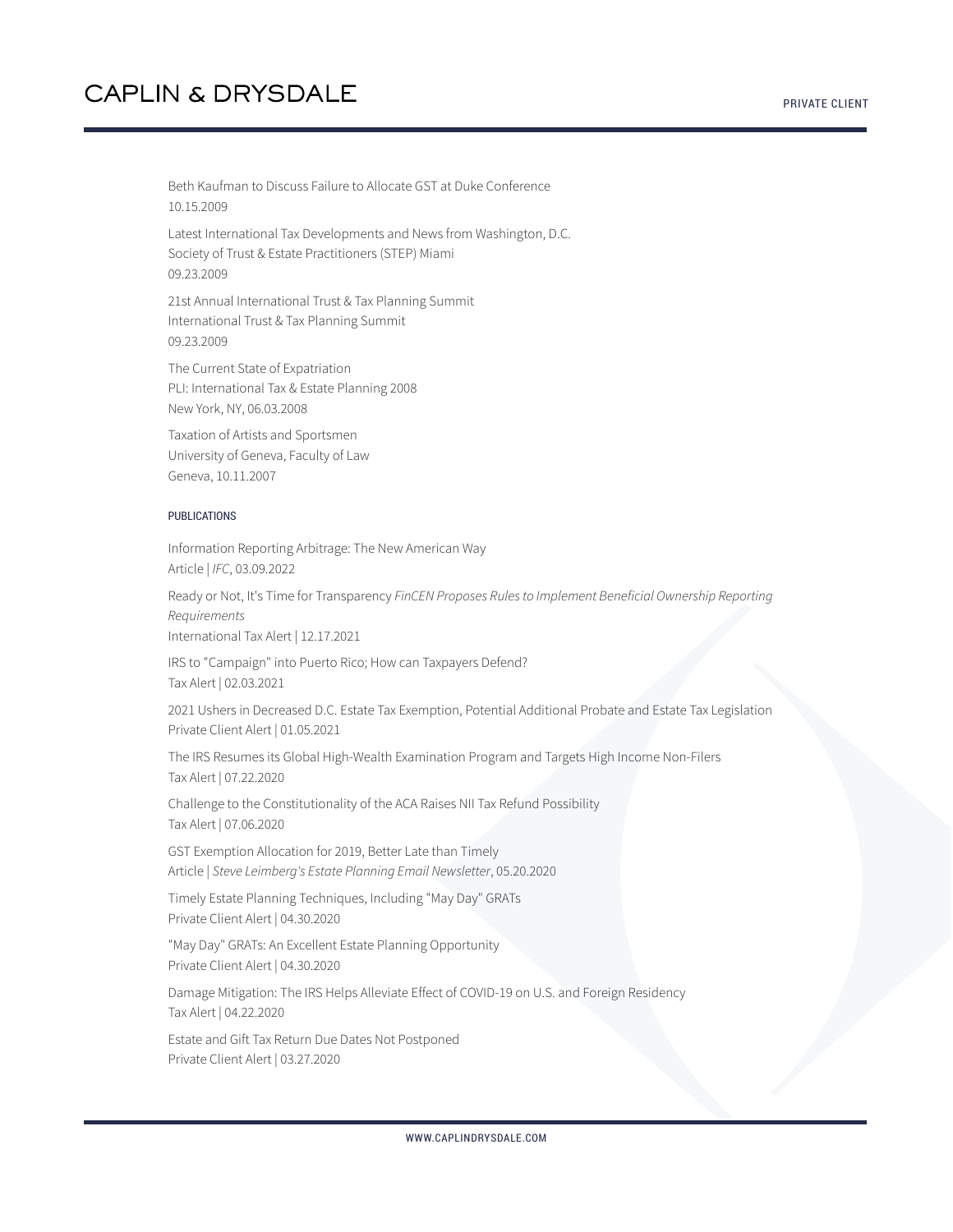UPDATE: Gift Tax Return Due Date Now July 15, 2020 Private Client Alert | 03.27.2020 Congress Takes the Stretch Out of IRAs (and Other Retirement Assets) Private Client Alert | 01.06.2020 Supreme Court Rules Against North Carolina in *Kaestner* On State Income Taxation of Trusts: What Does This Mean for the District of Columbia, Virginia, and Maryland? Private Client Alert | 06.26.2019 Tax Problems Loom in the College Admissions Scandal Tax Alert | 03.18.2019 The New Voluntary Disclosure Practice: A Fair Compromise? Tax Alert | 12.03.2018 UPDATED: Year-End Charitable Giving Ideas: IRA Rollovers and "Bunching" Charitable Deductions Private Client Alert | 11.28.2018 When Opportunity Knocks: Qualified Opportunity Zone Proposed Regulations Released Business, Investment & Transactional Tax Alert | 10.22.2018 EXPERT ANALYSIS: U.S. Owners of Foreign Trusts Face Increased IRS Scrutiny Article | *Law360*, 06.21.2018 IRS's Offshore Voluntary Disclosure Program Ending: Impact on U.S. Taxpayers Tax Alert | 03.14.2018 2018 Ushers In New Estate Planning Opportunities and Pitfalls Private Client Alert | 01.18.2018 Tax Reform May Make Payment of Nonbusiness Tax Advice Fees Non-Deductible Tax Alert | 12.12.2017 Beth Shapiro Kaufman Comments on Extension of Time to Make Portability Election: Additional Remedies Article | *Courtesy: Leimberg Information Services, Inc. (LISI) at LeimbergServices.com*, 04.18.2017 Tax Plans Compared (December 2016) Individual Income Tax Private Client Alert | 12.05.2016 Possible Repeal of the Estate Tax in 2017 Private Client Alert | 12.05.2016 On the Centennial Anniversary of the Estate Tax Article | *Estate Planning Magazine*, 09.23.2016 U.S. Tax Enforcers React to The Panama Papers *IFC Review*, 09.01.2016 Wealth Inequality, Tax Policy, and the 2016 Elections Article | *Estate Planning*, 06.01.2016 Treasury Announces Regulations to Address Use of U.S. LLCs to Disguise Beneficial Ownership Tax Alert | 04.05.2016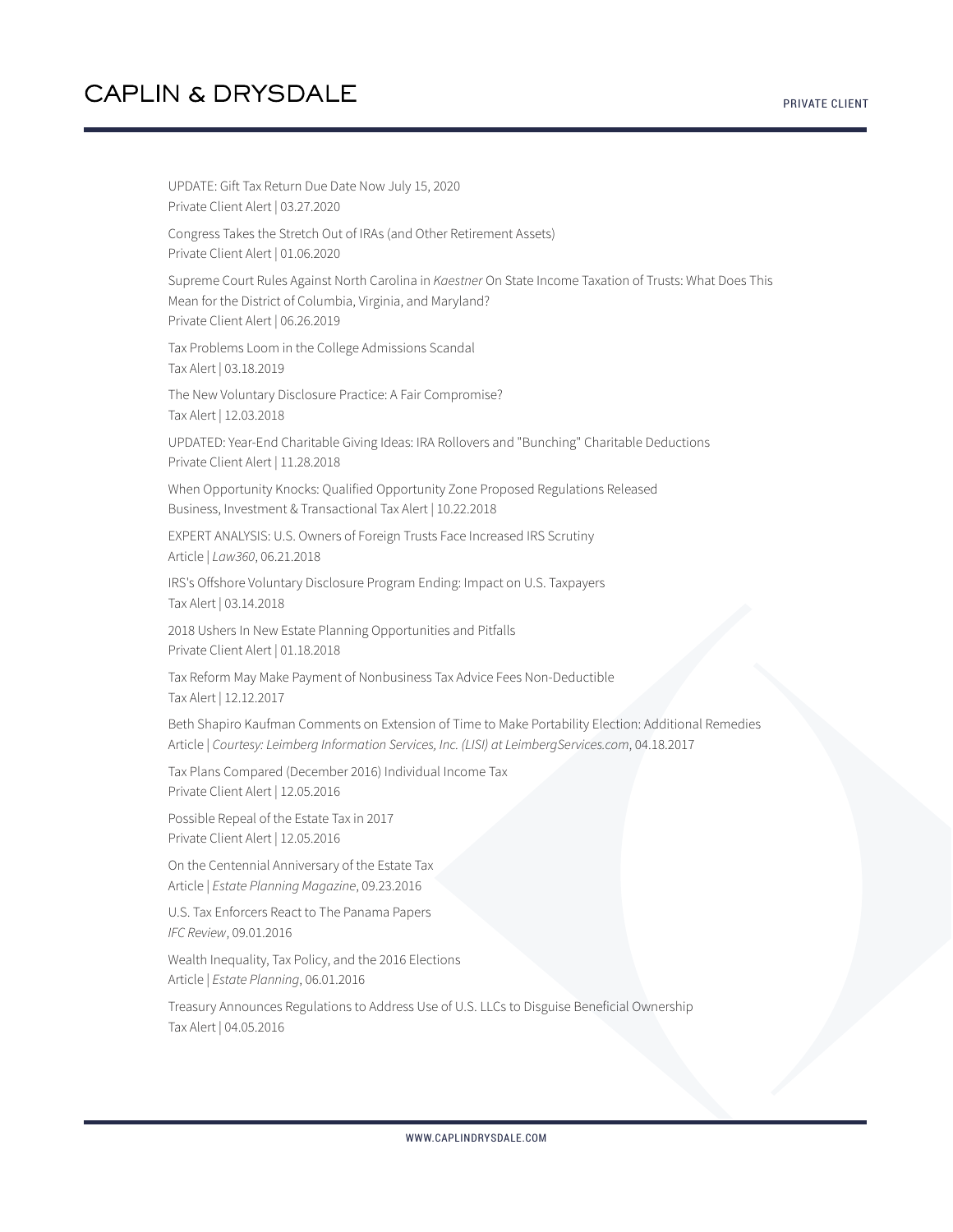2016 Federal Tax Benefits for Hiring Qualified Veterans, National Guard Members and Reservists Book | *Caplin & Drysdale, Chartered*, 03.01.2016

2016 Tax Planning Ideas for People 50+ Article | *Next Avenue*, 02.26.2016

Allocating Generation-Skipping Transfer Tax Exemption Article | *California Trusts and Estates Quarterly*, 12.30.2015

Charitable IRA Rollovers Made Permanent In Recent Extenders Bill Private Client Alert | 12.21.2015

U.S. Passports in Jeopardy for Taxpayers Owing the IRS Tax Alert | 12.09.2015

Steps Foreign Persons Can Take to Avoid Unnecessary U.S. Estate Tax Private Client Alert | 11.09.2015

The Intersection of U.S. Tax Treaty Policy, Tax Reform, and BEPS Article | *International Law Office*, 07.24.2015

*Moore* Requires 'More' Scrutiny of IRS-Imposed FBAR Penalties Under the Administrative Procedures Act Article | *Family Office Elite Magazine*, 07.17.2015

FATCA – Enforcement Win or Expatriate Generator? Article | *IFC Review*, 07.01.2015

HR1104 Would Unintentionally Eliminate Private Foundation Safeguards Article | *The Hill*, 06.16.2015

Treasury Proposes Significant Changes to U.S. Model Treaty Article | *Global Tax Weekly*, 06.04.2015

Reflections on the Intersection of U.S. Tax Treaty Policy, U.S. Tax Reform, and BEPS Article | *Tax Notes International*, 05.25.2015

Maryland Taxpayers Win Income Tax Case in Supreme Court Private Client Alert | 05.20.2015

The Tax Planner's Tightrope: Morality and Politics Now in Play Article | *IFC Economic Report*, 05.05.2015

Inherited IRAs in the Crosshairs Article | *Estate Planning Magazine*, 12.30.2014

Visions of Tax Reform Without Estate Tax Changes Article | *Estate Planning Magazine*, 06.02.2014

Maryland Estate Tax Exemption Set to Rise Private Client Alert | 05.16.2014

2014 Estate Planning: Should I Take Advantage of Portability? Private Client Alert | 12.23.2013

A Rant About the Implications of an IRS Scandal Article | *Estate Planning Magazine*, 12.02.2013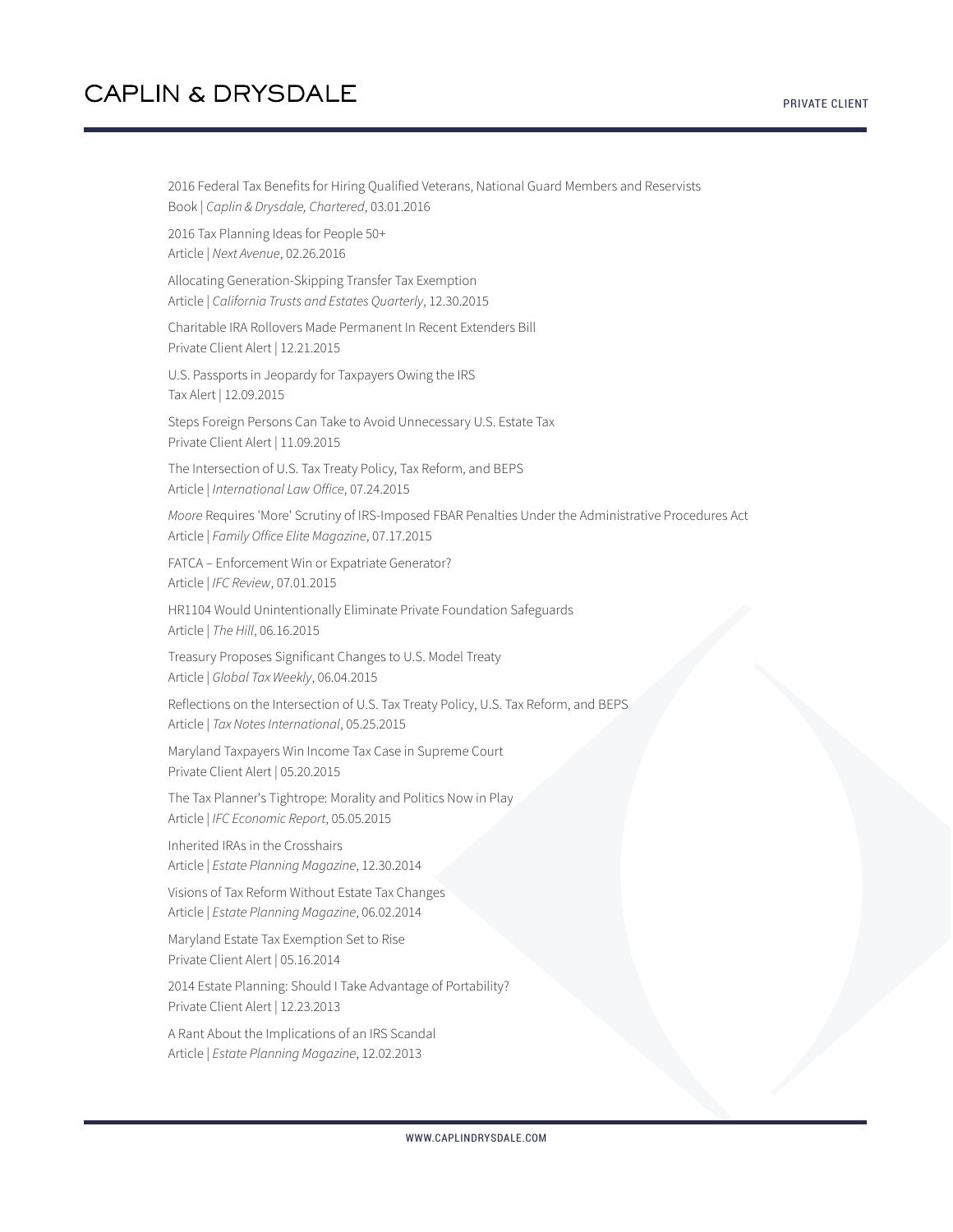Allocation of Indexed GST Exemption Article | *Courtesy: Leimberg Information Services, Inc. (LISI) at LeimbergServices.com*, 09.11.2013 Me, Myself, and My Subsidiary: A Shift in the Intent Standard in Related-Party Hybrid Debt Cases Article | *Corporate Taxation*, 09.01.2013 D.C. Repeals Tax on Municipal Bond Interest Income for Individuals Private Client Alert | 08.15.2013 *Amazon.com v. Commissioner: Veritas* Redux? Article | *Corporate Taxation*, 08.01.2013 DOMA's Demise Opens Door for Tax Refunds for Some Same-Sex Couples Private Client Alert | 06.26.2013 2013 Federal Tax Benefits for Hiring Qualified Veterans, National Guard Members and Reservists Book | *Caplin & Drysdale, Chartered*, 06.03.2013 Transfer Tax Certainty is Finally Here! What Now? Article | *Estate Planning Magazine*, 06.01.2013 District of Columbia Alters Treatment of Municipal Bond Interest Private Client Alert | 03.26.2013 Professional Golfer Sergio Garcia to Owe More Taxes on Endorsement Income International Tax Alert | 03.15.2013 Mutual Administrative Assistance in Tax Matters Article | *Journal of Corporate Taxation*, 03.01.2013 Cruising Toward Safe Harbors for Transfer Pricing? Article | *Corporate Taxation*, 03.01.2013 Demystifying the IRS Guidance Process Article | *Estate Planning Magazine*, 02.01.2013 The Impact of the Fiscal Cliff Legislation: A Brief Window for Charitable IRA Rollovers Private Client Alert | 01.11.2013 Fiscal Cliff Averted: Tax Consequences for High-Net-Worth Individuals Private Client Alert | 01.07.2013 Recent Developments: U.K. Excess Profits Tax Under the U.S. Foreign Tax Credit Article | *Corporate Taxation*, 01.01.2013 Federal Tax Rules Should Not Be Used to Limit Trust Duration *Tax Notes*, 08.13.2012 Primary Concerns: Canvassing Transfer Tax Proposals Article | *Estate Planning Magazine*, 06.01.2012 Case Updates-Dell Products (Norway) General Electric Capital (Canada) SNF (Australia) Article | *Corporate Taxation*, 03.01.2012 No Time Like the Present for Gifting: Tax Relief Act Planning Opportunities Article | *Advisory*, 02.08.2012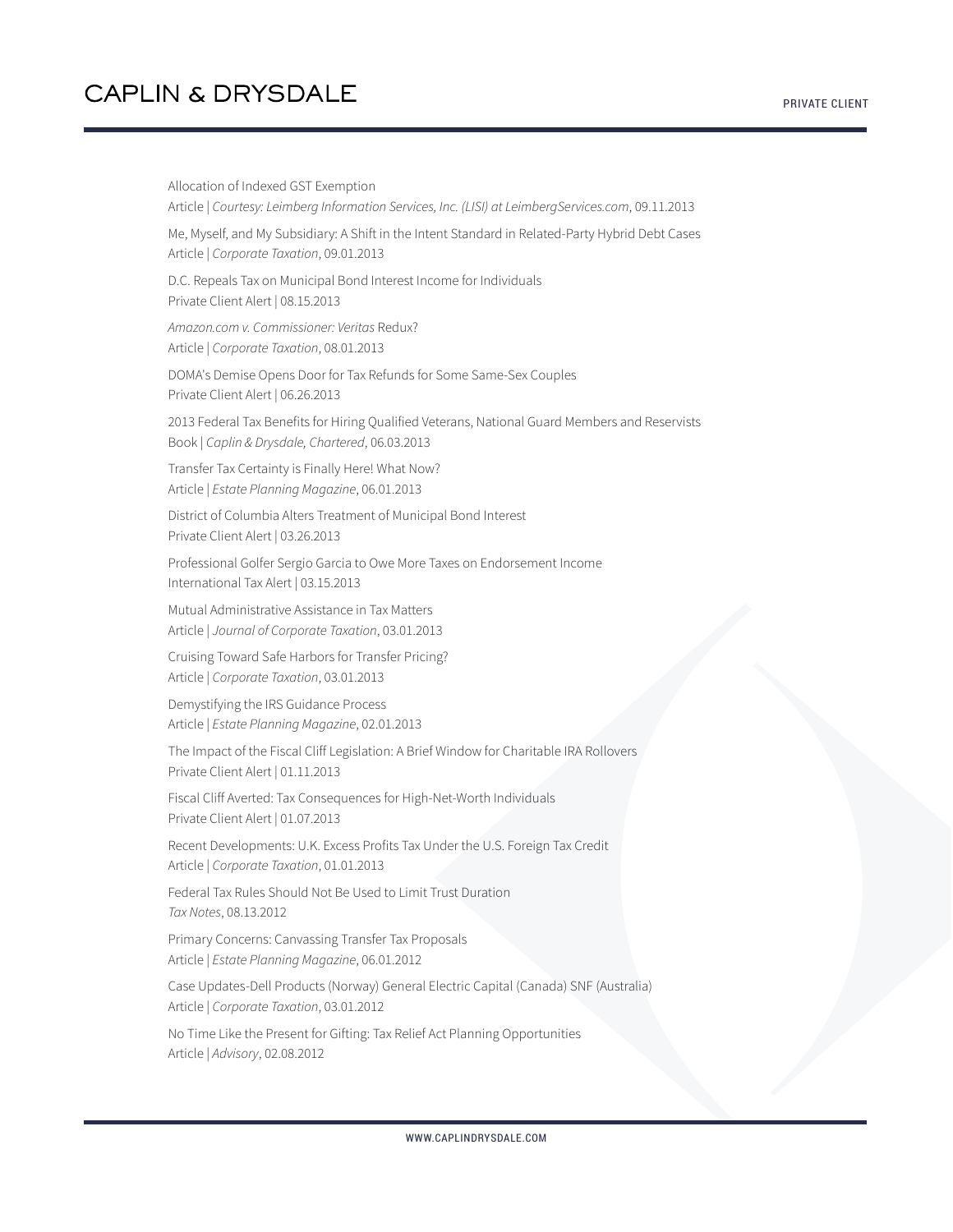Commissionaire and Contract Manufacturing Arrangements - New Developments on Permanent Establishment Issue

Article | *Corporate Taxation*, 01.01.2012

Federal Judge Grants IRS "John Doe" Summons Seeking California Gift Tax Records Private Client Alert | 12.22.2011

The Federal Estate and Gift Tax: A Case Study in Uncertainty Article | *National Tax Journal*, 12.01.2011

Guidance From the IRS: The Logjam Finally Breaks Article | *Estate Planning Magazine*, 12.01.2011

2010 Treaty Developments Article | *Corporate Taxation*, 11.01.2011

Qualified Intermediaries, The EU Savings Directive, Trace--What Does FATCA Really Add Article | *Corporate Taxation*, 09.01.2011

The Gift Tax and Contributions to Section 501(c)(4) Organizations Exempt Organizations Alert | 07.11.2011

India's Proposed Direct Taxes Code - Highlights For Corporate Taxpayers Article | *Corporate Taxation*, 07.01.2011

The Gift Tax and Contributions to Section 501(c)(4) Organizations: Less than Meets the Eye? Exempt Organizations Alert | 06.14.2011

Finally Legislation! Congress Kicks the Can Down the Road Article | *Estate Planning Magazine*, 05.31.2011

ITPF - Georgetown University Law Center Conference on Reform of International Tax Article | *Corporate Taxation*, 05.01.2011

An Overview of the Foreign Account Tax Compliance Act Article | *American Bar Association, 22nd Annual Spring Symposia*, 04.28.2011

Putting an End to Foreign Tax Credit 'Splitting' Transactions Article | *Corporate Taxation*, 03.01.2011

United States: Decoding Cross-Border Tax Compliance: CFCs, PFICs, Foreign Trusts & Foreign Gifts And Bequest Article | *Mondaq Business Briefing*, 03.01.2011

President Obama's Efforts at International Tax Reform Article | *Corporate Taxation*, 01.01.2011

President Obama Signs Bill on Tax Cut Extensions Private Client Alert | 12.17.2010

Happy New Year: Out with the Old, and in with the...Older! Article | *Estate Planning Magazine*, 12.01.2010

Advise Client Companies to Review Payroll Practices Article | *Verizon Small Business Center's News & Resources*, 09.10.2010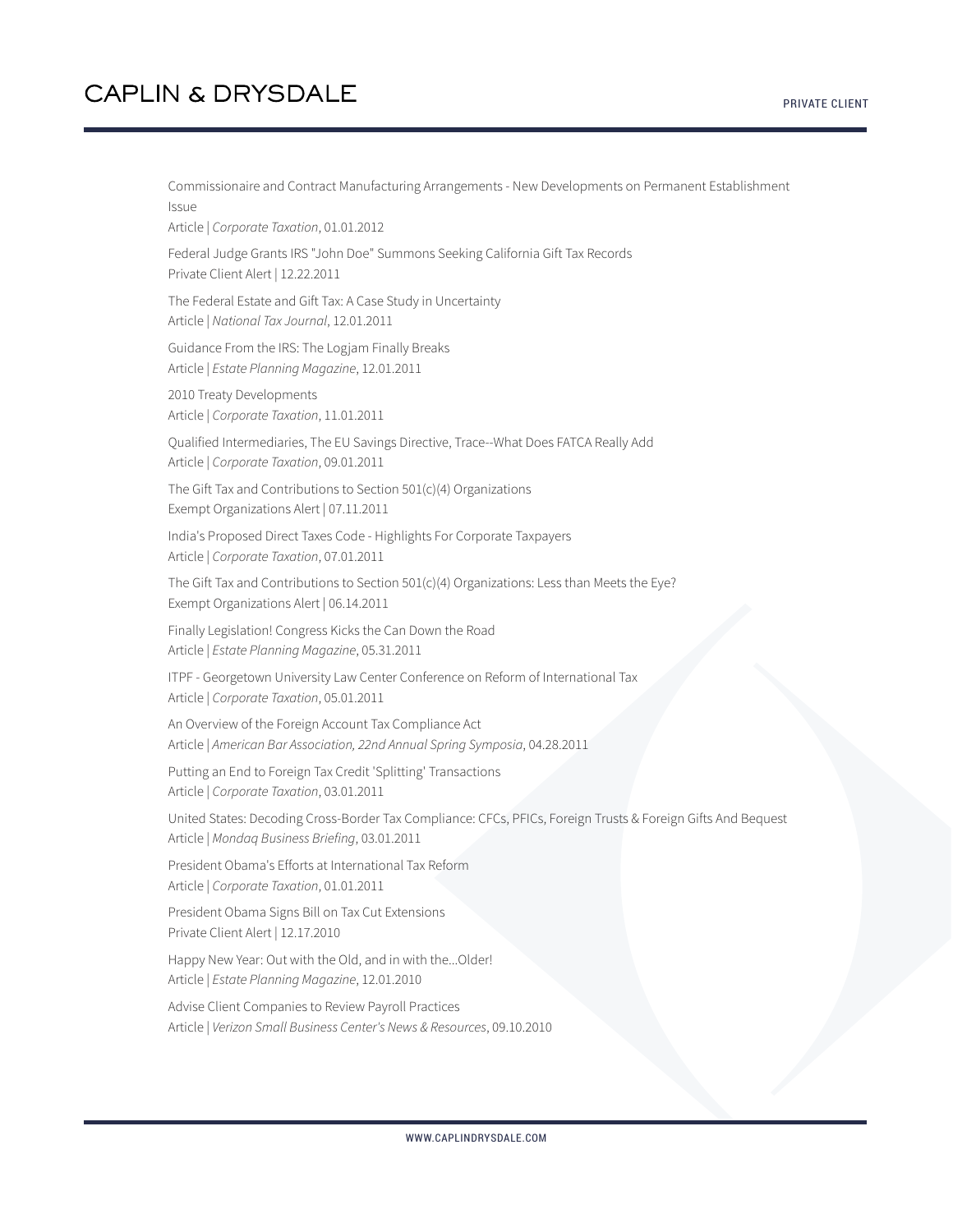A Shift Toward Consumption Taxes: The Tax Policy Prescription For The Fiscal Ills of The Global Financial Crisis Article | *Corporate Taxation*, 07.01.2010

Loan Guarantees and Transfer Pricing Article | *Corporate Taxation*, 05.01.2010

2010: The Anatomy of a Train Wreck Article | *Estate Planning Magazine*, 05.01.2010

National Westminster Bank: Will the IRS Ever Give Up Article | *Corporate Taxation*, 03.01.2010

Federal Estate and GST Tax Repeal Article | *Advisory*, 01.19.2010

Estate Tax Expires - for Now Article | *Washington Jewish Week*, 01.07.2010

The Curious Case of The Partial Loophole Closer Article | *Corporate Taxation*, 01.01.2010

Budget and Health Care and Taxes. Oh My! Article | *Estate Planning Magazine*, 12.01.2009

2009 Treaty Developments Article | *Corporate Taxation*, 11.01.2009

The Final State of Expatriation? - Part I Article | *Mondaq Business Briefing*, 10.01.2009

The Final State of Expatriation? - Part II Article | *Mondaq Business Briefing*, 09.28.2009

Estate Tax Legislation in 2009: Avoiding the Train Wreck Article | *Estate Planning Magazine*, 07.01.2009

Comments to the Proposed Amendments to the Rules of the United States Tax Court Article | *American Bar Association*, 05.27.2009

Shooting for the Stars Article | *WebCPA*, 04.20.2009

Cross-Border Information Reporting & Civil Penalities (in a Nutshell) Article | *Journal of Tax Practice & Procedure*, 04.01.2009

Wealth Transfer Strategies for Turbulent Times Article | *Advisory*, 12.09.2008

Checking in with the Guidance Department Article | *Estate Planning Magazine*, 12.01.2008

Hearing It Out Article | *Estate Planning*, 06.01.2008

Gazing Into the Crystal Ball: A Prediction of Post-Election Action Article | *Estate Planning Magazine*, 12.01.2007